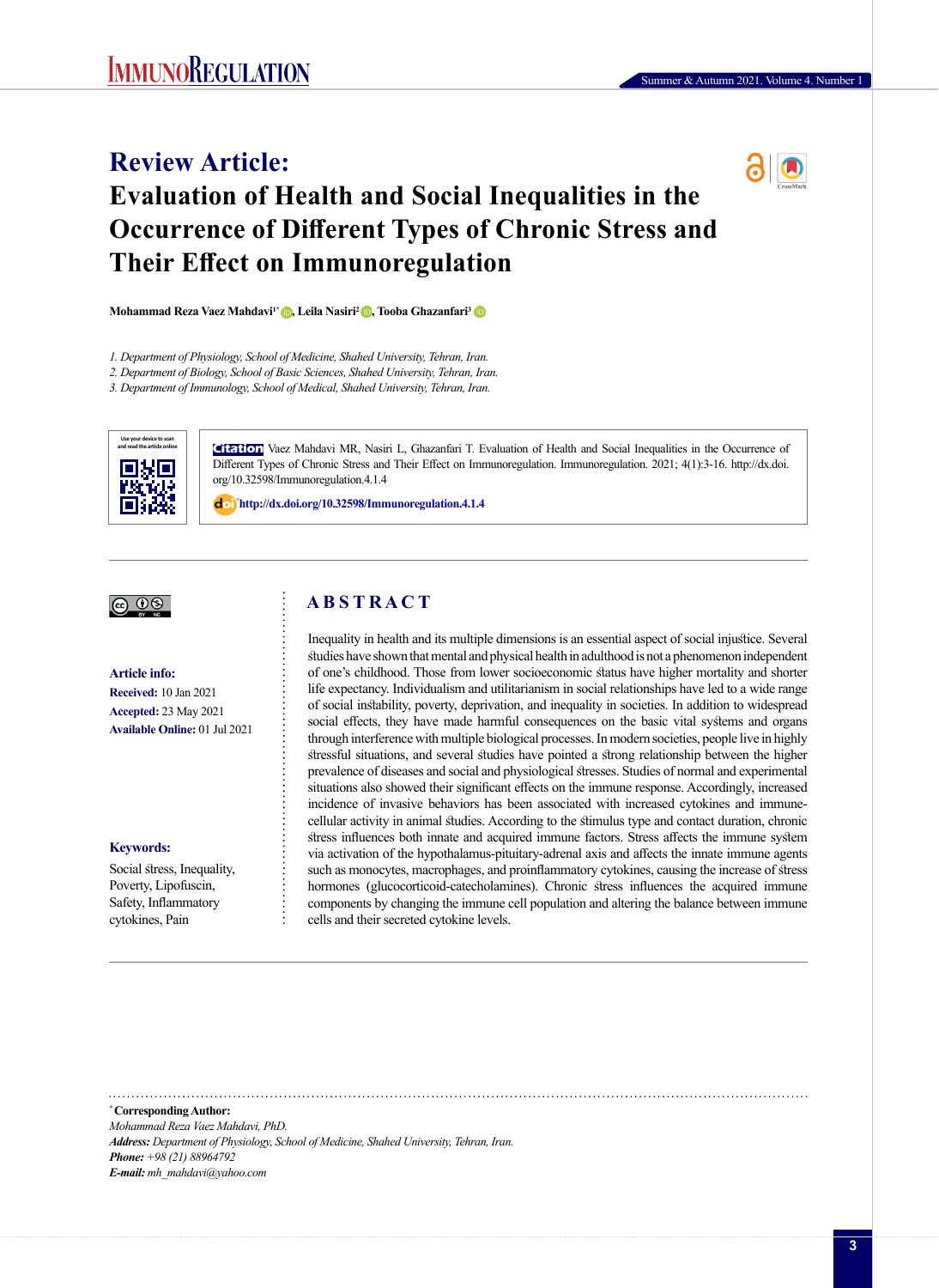# **1. Introduction**

he issue of inequality and its various aspects has received considerable attention from planners and researchers in health in recent years. For this reason, this topic has been the subject of numerous research pa-**T**

pers and has drawn the attention of renowned scientists and scholars. It can be explicitly acknowledged that reducing inequity in health has a special place in international health policy affairs. The reason is the presence of inequalities between countries, and even inside the world's advanced countries.

The achievement of social justice is one of the most critical goals in social planning. Theoretically, justice is a universal value and conceptual goal consistent with the human nature that various societies are trying to accomplish. Inequality in health and its multiple dimensions are an essential presentation of social injustice. Several studies have shown that the mental and physical health of individuals in adulthood is not a phenomenon independent of their childhood. An influential part of childhood experiences is related to the socioeconomic status of parents. The level of literacy, the amount of income, the living environment, including the physical environment of the home, the neighborhood, the city, communication with neighbors, parents' addiction, family disputes, the available health services, and their use are all factors that affect the individual's socioeconomic situation in the adulthood  $[1]$ . In other words, the deep inequalities in wealth and resources create a defect circle that imposes irreparable damages on health.

For this reason, those with lower socioeconomic status in society have higher rates of mortality and shorter life expectancy. The term, known as social gradient in health, is studied in different age groups and with different indicators of socioeconomic situation in various societies [2, 3]. Cruelty and injustice with the escalation of class divisions undermine the lives of the poor classes, depriving them of ordinary life. Various environmental stresses undermine the survival of poor people and induce early disability. This condition is not the result of the natural process of life but rather the accumulation of harmful effects of various stressors due to injustice imposed upon them [4].

Individualism and utilitarianism in social relations have led to the formation of a wide range of social instability, poverty, deprivation, and inequality in societies. In addition to widespread social effects, they create harmful effects on critical systems and organs through interference with multiple biological systems. Social stress can lead to a wide range of organic disorders and psychopathological disorders such as depression and anxiety. Today, people live in stressful societies, and studies show a relationship between the increased prevalence of diseases like depression with social and physiological stresses. According to the World Health Organization report, the complications associated with depression, an essential mental illness, have risen 3% to 10% annually [5].

# **Poverty**

About one billion people in the world are affected by extreme poverty [6]. Malnutrition, illiteracy, and low quality of life are the main characteristics of the poor, in which there are sometimes no apparent signs of human dignity. In most societies, the life expectancy and well-being of poor people are shorter than those of prosperous people. In the contemporary world, out of every four people, one suffers from poverty [7]. Poverty is sustainable social stress that activates chronic stress-related mechanisms in the body. Based on the existing evidence, it has long-term effects on tissues and organs, including the Hypothalamic-Pituitary-Adrenal (HPA) axis (through disturbances in the secretion of cortisol and Dehydroepiandrosterone [DHEA], and cortisol escape phenomenon) and the inflammatory system (through impaired C-Reactive Protein [CRP] and Interleukin[IL]-6 and other immune modulators). These effects cause sustained damage to biological systems in the body, leading to health disorders, increased illnesses, vulnerability to infections, cell proliferation disorders, and cancers, and ultimately shorter life expectancy [8]. Recent studies have shown that injustice is more deadly than most of today's known dangerous illnesses. The present century has widened the class gap and the intensified injustice among the social strata [4]. Most studies have indicated the role of poverty in reducing health as "reduced access". This condition means that malnutrition, lack of access to health facilities, illiteracy and low culture, and multiple negative social factors created by poverty and deprivation cause more illness or lack of necessary care and treatment. Accordingly, the health of poor people is at risk. However, the direct effects of poverty and social inequalities have been less critical on physiological cycles [9].

Improper socioeconomic conditions in the early years can increase the risk of developing cardiovascular diseases, respiratory illness, and some cancers in the future. There are several justifications for explaining the relationship between the socioeconomic status of people and their health. One of the mechanisms that have drawn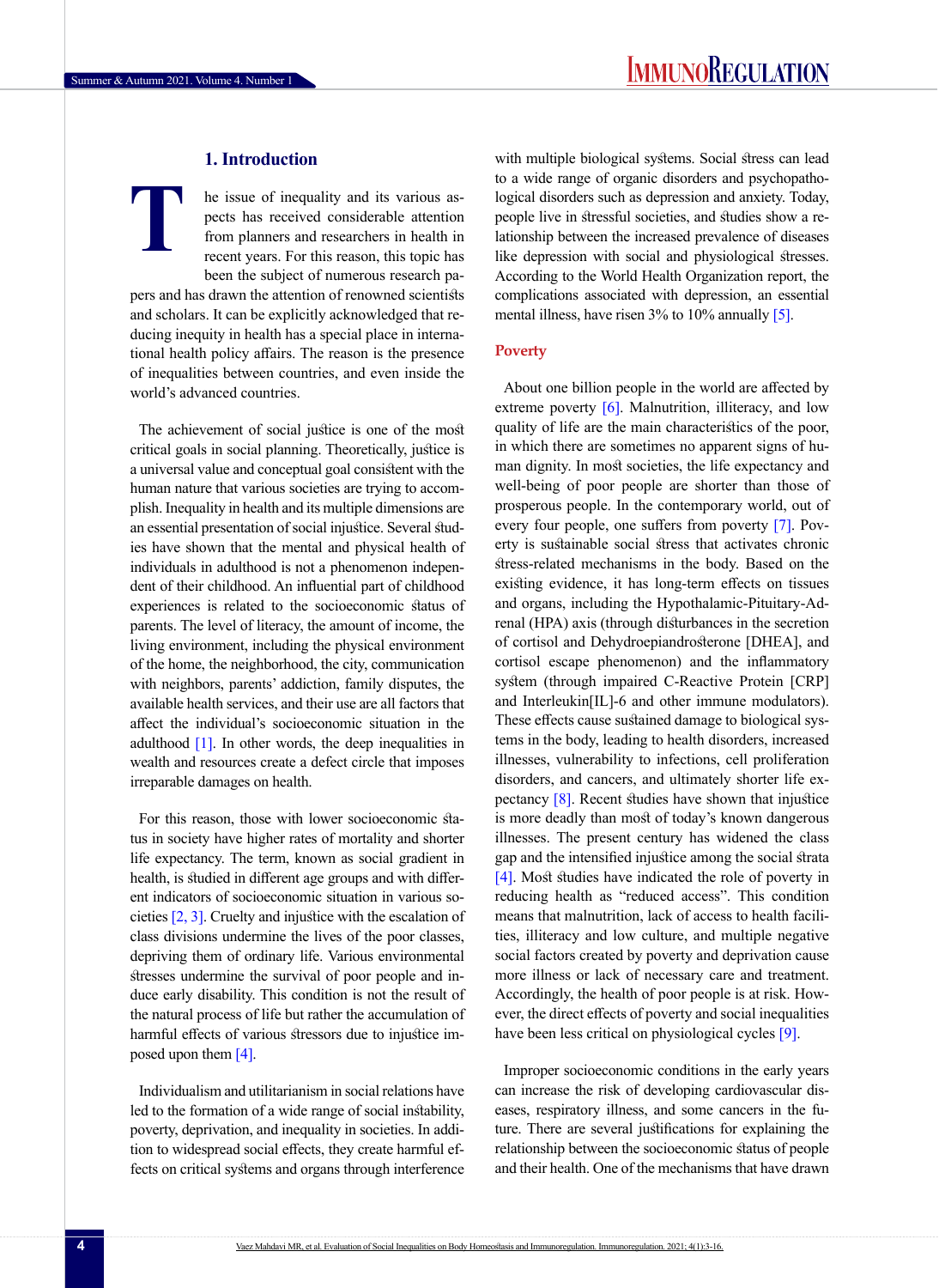particular attention in recent years is stress. Laboratory studies on social and health communication in the context of stress indicate that animals belonging to different social classes experience different patterns of stress [10].

## **Stress**

The term stress was first introduced in 1936 and had many definitions. Stress is defined as a physical, social, or psychological event due to an actual or mental stimulus that triggers the physiologic responses of multiple biological mechanisms to overcome abnormal states. It ultimately results in the appearance of general and specific responses in the individual. According to psychoneuroimmunological expertise, stress is an environmental event (real or perceived) that stimulates physiological and psychological homeostasis and balance [11]. A stressor is defined as a threat to the body's homeostasis, and the responses to it are different based on the nature of the stressor (type, severity, and repetition) and individual factors (such as vulnerability, emotional stability, and coping methods).

Accordingly, stress is classified into acute and chronic. Chronic stress is defined as the stress that takes several hours a day or days and months, and the person is in a prolonged and repeated call with stimuli [12, 13]. Chronic stress is considered a key risk factor for various diseases in humans, especially anxiety and depression [14]. Chronic stress affects different parts of the brain, such as the hippocampus, amygdala, and prefrontal cortex [\[15,](#page-10-0) 16], and presents in various forms such as social stress, social isolation, anxiety, depression, social failure, conflict and war, violence, etc., in different individuals. Social interactions are one of the essential sources of chronic stress for social populations, including humans and animal communities [4, 11, 17].

#### **Stress and animal models of inequalities**

Our previous studies have argued that animals, like humans, understand the difference in social status, and feelings of inequality represent a far more severe disorder than food poverty in tissues such as the heart  $[18, 19]$ , liver [5], brain [20-23], sexual organs and reproductive system [24, 25], retina and vision systems [18, 26]. Also, feelings of inequality change the level of pain reception and vital activity in peritoneal macrophages and spleen lymphocytes, serum levels of proinflammatory cytokines such as Interleukin (IL)-6, IL-1, and Tumor Necrosis Factor (TNF)-α in the immune system  $[27-30]$ . A relationship between food poverty and food inequality with oxidative stress is also shown in other studies [5, 21, 26, 29, 30]. In particular, it is believed that poverty, feeling inequality, and the difference in social status with interfering the Hypothalamus-Pituitary-Adrenal (HPA) axis and the creation of chronic stress stimulates the psycho-neuro-endocrine pathway [29].

Dr. Sarah Broussen studied ten male and female monkeys and showed that if a group of animals was given a specific prize in the event of a particular action and the prize is repeated, in a study by Dr. Sarah Broussen on ten male and female monkeys, it was shown that monkeys refused to participate if they witnessed a conspecific obtain a more attractive reward for equal effort, an effect amplified if the partner received such a reward without any effort at all. These reactions support an early evolutionary origin of inequity aversion [31].

In a study by Carol Shively on monkeys, it was found that coronary artery atherosclerosis in monkeys that were socially subordinate was higher than dominant monkeys [32]. Also, a study that examined the impact of the social environment on the progression of atherosclerosis in rabbits has shown that in rabbits with genetically deficient lipoprotein clearance, environmental stress can exacerbate the atherosclerosis process [33]. Studies show that social subordination affects inflammatory immune processes, such as the levels of proinflammatory cytokines (IL-6 and IL-1) in the blood, lungs, spleen, and brain [34].

In examining memory in the dominant social mice, the rate of anxiety was found greater than that in subordinate mice. This finding indicates that the same exposure affects the animals based on their social class [30].

# **Immunology**

Some empirical and clinical studies have shown that natural and induced stresses in laboratory studies significantly affect immune response [35-37]. Accordingly, increased incidence of invasive behaviors has been associated with increased cytokine production and the activity of immune cells in animal studies [38]. In some studies, spleen cells in subordinate animals produce high levels of proinflammatory cytokines such as IL-6 and TNF- $\alpha$  in the presence of Lipopolysaccharide (LPS) stimulants [39-41].

Stressful conditions can directly increase cytokines, especially IL-1 and IL-6 [42]. Stress can also worsen inflammatory and autoimmune diseases, asthma, and allergies, although these diseases recover with immunosuppression. The fight-or-flight stress response that oc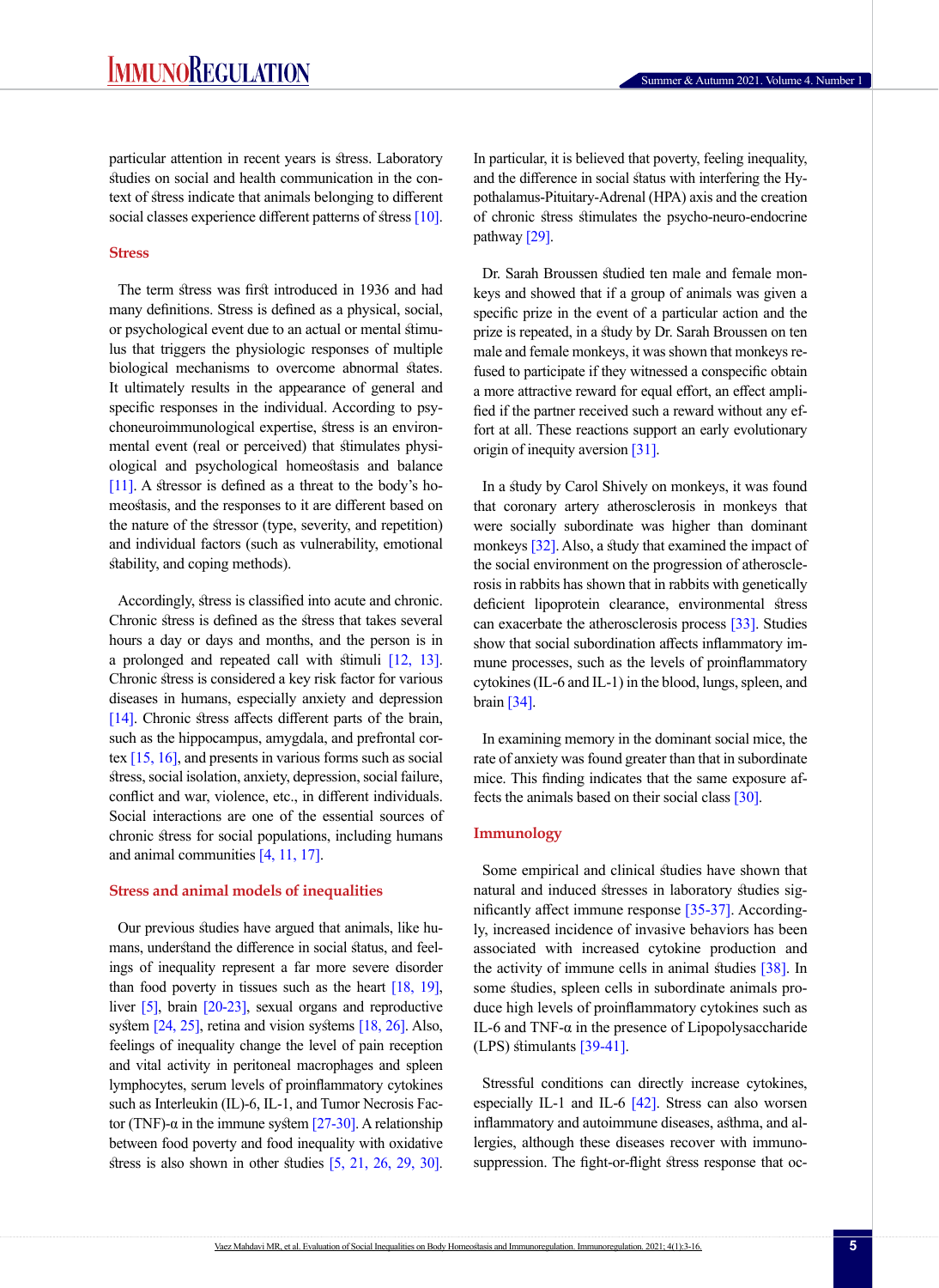curs in situations like confronting an aggressive behavior leads to immunosuppression. Therefore, these findings suggest that some stresses, unlike some others, cause immunosuppression [43, 44].

Stress is an essential factor in the organism's susceptibility and the onset of various neuro-cognitive, metabolic, and immunological diseases [45]. Chronic stress, proportional to the type of stimulus and contact duration, affects natural and acquired immune factors. Stress affects the immune system through activation of the HPA axis and impacts the innate immune agents, such as monocyte, macrophage, and proinflammatory cytokines, through the increase of stress hormones (glucocorticoidcatecholamines). Chronic stress influences the acquired immune components such as T helper1 (Th1) and T helper2 (Th2) cells by the change of immune cell population and the alteration of the balance between immune cells and their secreted cytokines [\[27,](#page-10-1) 46-49].

Cytokines are soluble proteins that maintain homeostasis and cellular processes. These proteins, in addition to the connections between the immune system components, interact with cells and tissues, including the nervous system, and play an essential role in normal and pathologic processes in the body. Their essential roles include neurogenesis and synaptic plasticity [50].

Studies have shown that stress-induced mental disorders, including depression, are related to the activity of intrinsic and acquired immune systems, such as changes in immune system cytokines [51]. The most critical activities pertained to the inflammatory activity of the IL1, IL6, and TNF-α inflammatory cytokines. These proinflammatory cytokines, with a direct effect on the immune system, disrupt body hemostasis, increase the susceptibility to various diseases, and impair the cognitive and reactive function of the brain [50, 51]. Different studies have reported the effect of chronic social stress on the number and function of Natural Killer (NK) cells. According to Andrew's study, an increase in the number and activity of NK cells in the social stress model has been observed [52]. In contrast, Houdiandong showed that the number and function of NK in chronic stress have decreased [53].

Our study in 2013 showed an increase in serum concentrations of proinflammatory cytokines in dominant and subordinate mice (especially in subordinate mice). Increasing circulating levels of inflammatory cytokines are associated with increased glucocorticoid resistance. In other words, elevated levels of glucocorticoids in a feedback loop decrease the production of inflammatory cytokines such as IL-6 [54]. If the circulating levels of corticosteroids are high in stressed groups, glucocorticoid resistance is likely to inhibit the effect of corticosterone on reducing the production of these cytokines. The study of Meagher also showed that long-term social stress through increased glucocorticoid resistance increases IL-6 production [55]. Social stress not only increases the activity of proinflammatory cytokines but also changes the tuning of such a response. High cortisol levels typically inhibit the production and expression of the gene for proinflammatory cytokines [56]. Although social stresses in humans and animals increase glucocorticoids, certain types of stress may contradict the inhibitory function of glucocorticoids and thus lead to the simultaneous increase in glucocorticoid and proinflammatory cytokines [\[30\].](#page-10-2)

In other words, social stressors can reduce the ability of glucocorticoids to prevent inflammatory responses. Such a response can result from decreased glucocorticoid receptors in immune cells producing anti-inflammatory cytokines and increasing these cytokines [\[40\]](#page-11-0). In addition, glucocorticoids seem to act as inflammatory mediators in the central nervous system. Evidently, the effects of glucocorticoids in the brain are different from their effects. Evidently, that the effects glucocorticoids in the brain are different from their effects in the environment. In the central nervous system, long-term high levels of glucocorticoids can have pro-inflammatory effects, while insignificant glucocorticoid levels have anti-inflammatory effects, and this response is different from their effects in the environment [57]. In animals that experience social subordination, the level of proinflammatory cytokines production is higher than that in other types of stress, in animals that experience social subordinate, the level of pro-inflammatory cytokines production is higher than other types of stress such as social dominance stress, and decreased glucocorticoid susceptibility has been associated with social dominance stress, and other stresses do not make such a big change in the immune system [56]. Therefore, the study of glucocorticoid resistance can be another of our future goals in relation to social stress.

## **Hormones involved in the immune system**

#### **Oxytocin**

Oxytocin is an amino acid hormone that is synthesized in the brain's central nervous system, the paraventricular nucleus of the hypothalamus, the uterus and ovary, the corpus luteum, prostate gland, testicles, and kidneys. This hormone facilitates parturition and reproduction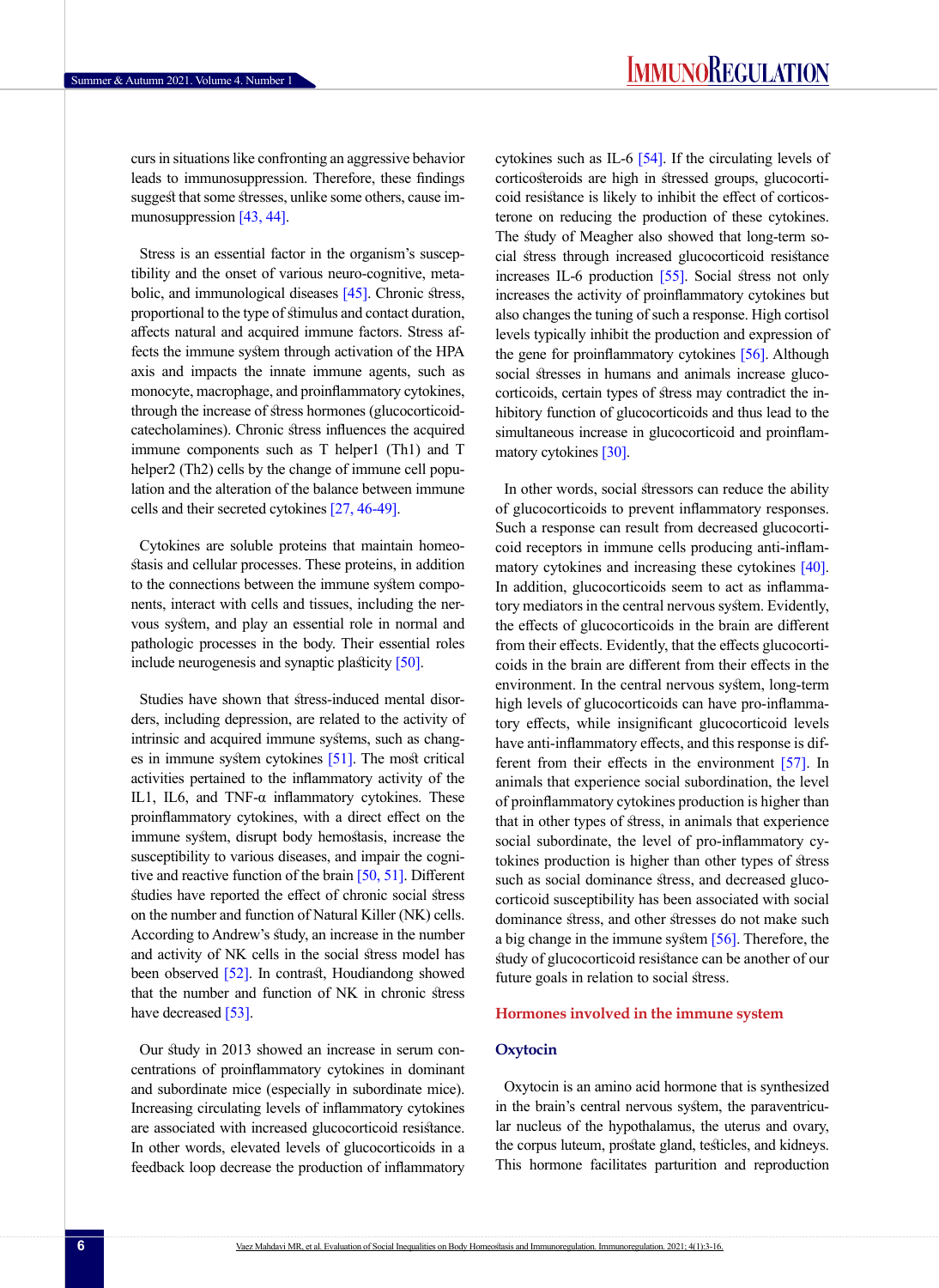at various levels, as well as lactation, sexual, maternal, and social behaviors. This hormone also affects learning and memory  $[58]$ . In addition, oxytocin has a vital role in responding to stress. Since external oxytocin injection reduces anxiety symptoms and causes relaxation, this hormone is vital to reduce anxiety. There are oxytocin receptors all over the brain's regions that are responsible for stress response. This fact reflects the potential role of oxytocin in responding to stress  $[59]$ . Oxytocin in the brain is made by the Paraventricular Nucleus (PVN) and Supraoptic Nucleus (SON) of the hypothalamus [60]. This hormone, coupled with ACTH secretion, and through the inhibition of the activity of the HPA axis, reduces stress response in stressful conditions. The oxytocin receptors are found inherently and extensively in the bone marrow and immune tissues, such as the thymus, epithelial cells, and they are also inducible in conditions similar to stress. Oxytocin hormone has a significant influence on immune function, so inhibition of the oxytocin secretion system in a certain way affects cellular immune response and humoral immunity. Oxytocin is also an anti-inflammatory hormone. It has been shown that treatment with oxytocin and its injection in humans can reduce and even suppress the significant secretion of factors and inflammatory cytokines in response to bacterial infection  $[61]$ .

Oxytocin strengthens the acquired immune system by facilitating the differentiation of thymocytes, and oxytocin receptors inhibit T cell differentiation. Oxytocin increases the production of hematopoietic cells, decreases neutrophils, and inhibits apoptosis in mesenchymal cells  $[62]$ . IL-1β is produced in conditions of inflammation and stimulates oxytocin secretion, which inhibits the production of inflammatory cytokines and ultimately suppresses inflammation and thus maintaining homeostasis. So, the oxytocin hormone is a key factor in maintaining homeostasis and regulating immune responses  $[63, 64]$ .

Deprivation stress and food inequality can cause anxiety and depression in rats under stress, and treatment with oxytocin can reduce the anxiety and depressive behaviors by inhibiting the activity of the critical pathway of HPA. As a result, it has anti-anxiety and depression properties.

## **Leptin**

Leptin is a peptide hormone secreted from the adipose tissue and the brain. It adjusts the body's energy levels, absorption of food, and immune function. Besides the central nerves, peripheral cells, including immune cells, have leptin receptors. Leptin acts in chronic stress as a regulator of the HPA pathway through its receptors in the hypothalamus, and the hippocampus can inhibit and regulate the activity of the stress pathway. Leptin, with a negative feedback effect on the brain, reduces food intake and inhibits the activity of the HPA axis. Thus, the coordination of leptin and cortisol shows the intersection of the neuroendocrine circuit, which strikes a balance between stress responses and energy balance. A path that, according to new studies, can play a role in resilience [65].

In various chronic stress models, the amount of leptin secretion decreases, and the person loses weight during stress, but later the intake of food increases as a result of lowering the level of leptin, which is collected in the form of fat in the viscose and leads to obesity, diabetes and other metabolic diseases. Some studies have also shown leptin's antidepressant effect in chronic stress. So its reduction in chronic stress exacerbates depression, and its injection decreases the symptoms [66, 67]. Leptin hormone acts as an immunomodulator and affects immune cells such as NK cells. Studies have shown that leptin is effective in the differentiation and function of NK cells, and its loss reduces the function and number of NK cells in the blood and the spleen [68, 69].

# **Pain**

In the definition given by the International Association for the Study of Pain (IASP), pain is not only caused by biological factors such as tissue damage but also by environmental and social factors [70]. A study on chronic social stress states that these stresses, rather than hypoalgesia, cause hyperalgesia [\[6,](#page-9-0) 71]. However, in animal models of pain, it has been shown that exposure to stressful and scary conditions can reduce the response to pain and lead to hypoalgesia [72-76]. The effects of stress on pain response are well known. Accordingly, stress can increase or decrease the pain response depending on the parameters of the stressor. Indeed, inhibition of pain response in a frightening condition can be beneficial, while under other conditions, painful stimuli will be very effective [77]. Social subordination is the most common social behavior that leads to stress-induced hypoalgesia, in which both opioid and non-opioid mechanisms are involved [78, 79]. Under particular circumstances, the stress response that activates the HPA axis can have inhibitory effects on pain, and this effect is known as Sress-Induced Analgesia (SIA) [80]. Despite the evidence supporting the role of the endogenous opioid system, preliminary studies have shown that both opioid and non-opioid mechanisms are involved in SIA, and significant advances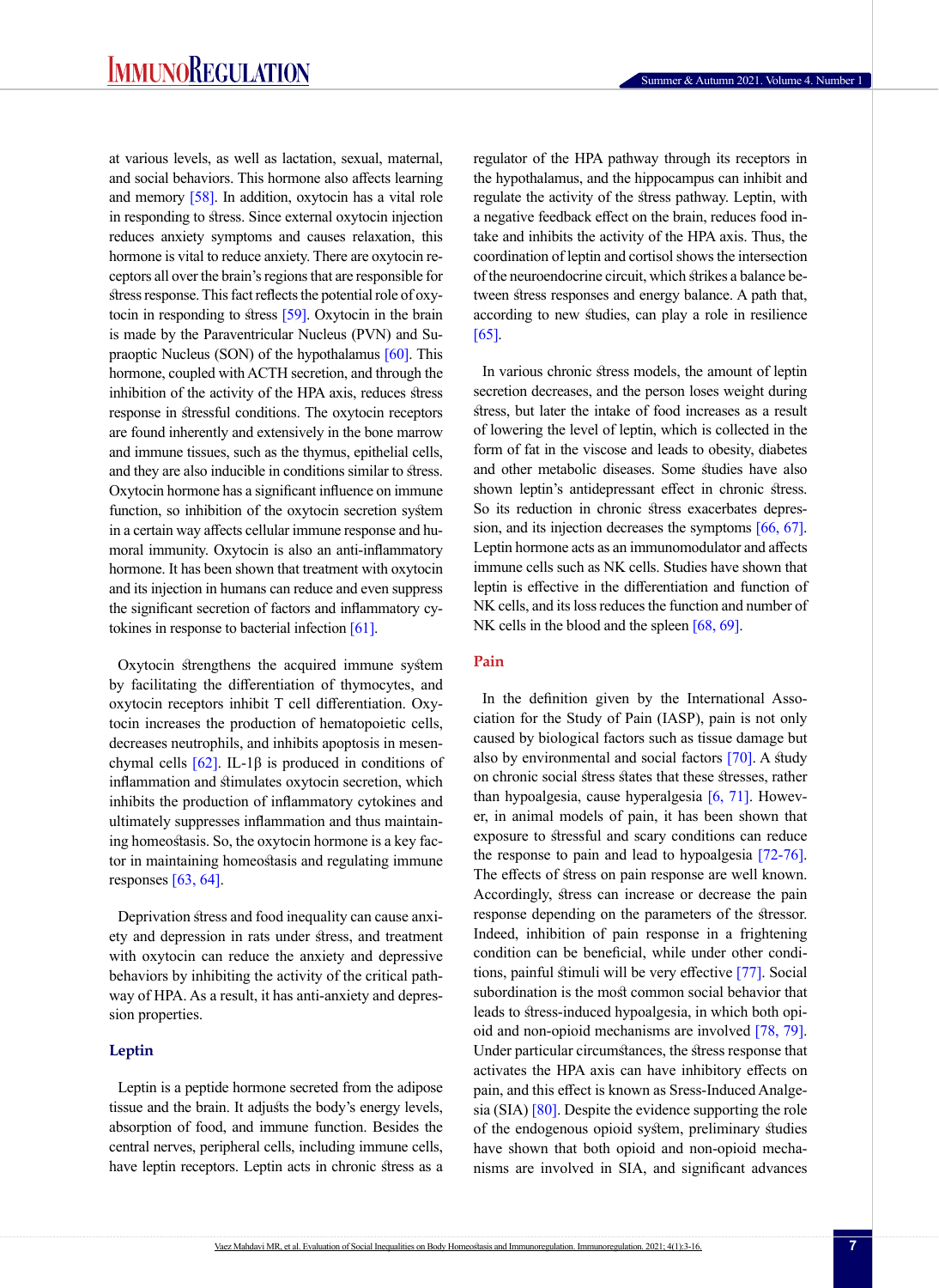have been made in identifying non-opioid mechanisms [\[29\]](#page-13-0). Opioid analgesia is caused by the activation of opioid receptors by endogenous and exogenous opioids in the central nervous system and the environment; such analgesic effects, especially in inflammatory pain conditions, occur  $[81]$ . Chronic phase pain in response to formalin is an inflammatory pain [\[29\].](#page-13-0) Hypoalgesia response observed in the chronic phase of formalin test in subordinate mice is probably related to the peripheral and central activation of opioid receptors via proinflammatory cytokines. The study of Sonoda, which describes the role of social stress in reducing the sensitivity of immune cells to glucocorticoids and causing severe inflammation  $[82]$ , can justify the role of environmental opioid receptors in reducing pain. Another study has shown that social stress reduces the sensitivity of immune cells to glucocorticoids [83]. Also, inflammation of the peripheral tissue leads to increased synthesis and axonal transmission of opioid receptors in the posterior root of spinal cord neurons and, consequently, increases these receptors and linking with protein G at the terminal of the peripheral nerves. In addition, the number of terminals of the pain receptors increases, and the pods around the damaged neuron will then facilitate the access of opioid agonists to these receptors. These effects produce an appropriate analgesic response by the effect of opioids on their opioid receptors during inflammation [84].

Stress can cause hyperalgesia depending on the type of stressor, its severity, and duration  $[85]$ . The invasive and dominant behavior causes an 80% reduction of serotonin relative to its basal levels in the prefrontal cortex of male rats [86]. Perhaps the observed hyperalgesia in the chronic phase may be attributed to the response of formalin in the dominant mice to low serotonin levels in these animals. Serotonin is one of the mediators involved in the neurons that inhibit the response to pain [87, 88]. The low levels of serotonin in the serum of people who experience migraine and fibromyalgia [89] and serotonin deficiency have also been observed in people with aggressive behaviors [86]. Therefore, studying the role of serotonin in social stress, such as the dominant-subordinate relationship, can be one of the essential goals in future studies.

In our study, we investigated the effects of social status on acute pain response in the formalin test and found that repeated subordination caused acute hyperalgesia in subordinate mice. This finding was different from that of the dominant mice, which felt less pain in the acute phase [90]. In another study on animals, it has been shown that repeated exposure to stressful conditions, such as social subordinate leads to acute hyperalgesia [91]. To explain this phenomenon, emphasis has been on the descending paths of induced hyperalgesia due to subordinate social status [92].

Several studies have emphasized the relationship between the socioeconomic status of individuals and the sense of pain [93-95]. There are many indications that under acute stress conditions, such as short-term food poverty, the acute pain response is suppressed [96, 97]. Studies on chronic stress show that stress causes hyperalgesia more than hypoalgesia [\[6\].](#page-9-0) But in examining animal pain models, increased pain responses under stress conditions have also been observed [\[72,](#page-12-0) [73\].](#page-12-1) Many studies have shown that social and nonsocial stress can affect the immune system [\[35-37,](#page-10-3) 98]. Recent research on psychoneuroimmunology states that the psychological stress associated with poverty leads to confusion in adjusting the HPA axis, thereby increasing or decreasing the activity of the inherent and specific immune system [99, 100]. It has been shown that depression and other negative emotions, as well as exposure to stressors, can also lead to increased plasma and brain concentrations of proinflammatory cytokines, in particular, IL-1 and IL-6 [\[42,](#page-11-1) 101]. Our studies have shown that animals, like humans, perceive the difference in social status through a neurobiopsychosocial phenomenon [\[4,](#page-9-1) [19\]](#page-10-4).

There is little information about the relationship between long-term food deprivation and pain. A study by Walter et al. on male rats showed that long-term food deprivation affected the response to pain in the 5% formalin injection, and the pain was significantly reduced in this phase [\[96\].](#page-13-1) Deprivation and food inequality have a definite effect on reducing the pain of female rats in the chronic phase of response to formalin. Deprivation and food inequality, and not the stress of a roommate change, cause a significant difference in pain in the chronic phase of formalin response in female rats. This finding suggests that the stress of roommate change that indicates instability in the animal's social status has little effect on chronic pain response to formalin [\[29\]](#page-10-5). Studies have shown that people exposed to stress for a long time have lower pain levels [\[55,](#page-11-2) [78,](#page-12-2) [80,](#page-12-3) 102]. Studies conducted in the context of social exposures prove a model of stress-induced analgesia SIA [102]. Beecher et al. observed that soldiers injured in World War II usually have little pain, while similar injuries can lead to hyperalgesia in conditions without stress. These early observations made us realize that pain can be greatly affected by conditions [\[78\]](#page-12-2). Under particular circumstances, the stress response that activates the HPA axis can have inhibitory effects on the pain, and this effect is known as SIA. It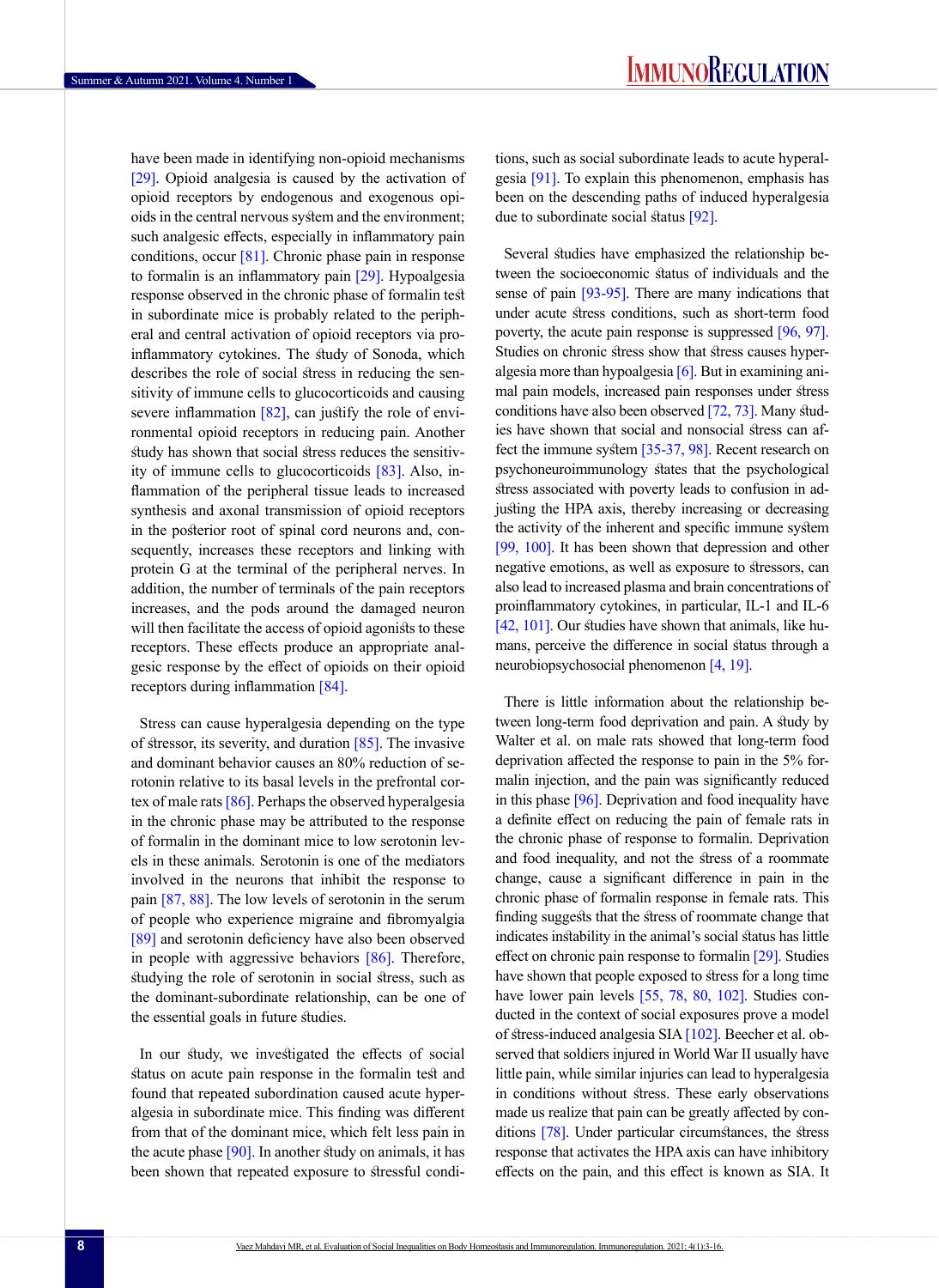seems that certain mechanisms are implementing SIA. One of these mechanisms that play a role in stress is the function of the endogenous opioid system [\[80\].](#page-12-3) Despite evidence proving the role of the endogenous opioid system, early studies have shown that both opioid and nonopioid mechanisms play a role in SIA, and significant advances have been made in identifying these non-opioid mechanisms [\[78\].](#page-12-2) Opioids reduce the excitability of pain receptors and also reduce the release of stimulatory proinflammatory neuropeptides such as substance P, the calcitonin-dependent peptide from the terminal of central and peripheral nociceptors [\[84\]](#page-12-4). Some studies have shown that when the stressor is weak and short-lived, the function of the opioid system is dominant, while if the stress is severe or prolonged, the role of the non-opioid system is more pronounced in the development of analgesia [\[55\]](#page-11-2). Opioid analgesia is caused by the activation of opioid receptors by endogenous and exogenous opioids both in the central nervous system and in other body parts; such analgesic effects especially occur in the case of inflammatory pain. In the early stages of inflammation, both central and peripheral opioid receptors are involved in the development of analgesic effects, while in the later stages of inflammation, endogenous analge-sia is mediated through peripheral opioid receptors [\[84\].](#page-12-4)

Considering that the chronic phase of the response to formalin is inflammatory pain [\[103\]](#page-13-2), considering that the chronic phase pain of the response to formalin is an inflammatory pain  $[98]$ , it can be deduced that the analgesia created in the chronic phase of formalin test due to deprivation stress and nutritional inequalities, because of the activation of peripheral and central opioid receptors. A study by Barnes et al. indicated that food deprivation increased the opioid receptor expression in the ventromedial nucleus and arcuate nucleus of the hypothalamus [104], indicating the role of central opioid receptors in reducing pain. The study of Sonoda, which describes the role of social stress in reducing the sensitivity of immune cells to glucocorticoids and causing severe inflammation [82], can justify the role of peripheral opioid receptors in reducing pain. On this basis, probably increased proinflammatory cytokines in stress-induced mice in the present study contributed to the development of hypoalgesia. In this regard, increased circulating levels of inflammatory cytokines are associated with increased glucocorticoid resistance. In other words, as stated above, increasing glucocorticoid levels in a feedback cycle can reduce the production of inflammatory cytokines such as IL-6 [54]. In our study [\[29\]](#page-10-5), it has been verified that if circulating levels of corticosteroids are high in stressed groups, glucocorticoid resistance may prevent the effect of corticosterone on reducing the production of these cytokines. The study of Meagher also indicated that longterm social stress induces an increase in IL-6 production through glucocorticoid resistance [\[55\].](#page-11-2) Social stress not only increases the activity of proinflammatory cytokines but also changes the regulation of such responses. High cortisol levels typically inhibit the production and expression of the gene for coding proinflammatory cyto-kines [\[56\]](#page-11-3).

Although social stresses in humans and animals increase glucocorticoids, certain types of stress may interfere with the inhibitory function of glucocorticoids and, as a result, increase glucocorticoids and proinflammatory cytokines together [\[30\]](#page-10-2). In other words, social stressors can reduce the ability of glucocorticoids to prevent inflammatory responses; such an answer could be the result of a decrease in glucocorticoid receptors in immune cells that produce proinflammatory cytokines, which will increase these cytokines [\[40\]](#page-11-4). In addition, glucocorticoids may act as inflammatory mediators in the central nervous system. It is stated that the effects of glucocorticoids in the brain are different from their effects in the other body parts. In the central nervous system, longterm high glucocorticoids can have anti-inflammatory effects, in the central nervous system, long-term high levels of glucocorticoids can have pro-inflammatory effects, while insignificant glucocorticoid levels have anti-inflammatory effects, and this response is different from their effects in the environment [57]. Therefore, it is argued that glucocorticoids may influence both the central nervous system and the peripheral nervous system, leading to an increase in inflammatory cytokines, and this increase is associated with an increase in the receptors and opioid agonists. The potential effects of stressful events on the immune system have been widely studied. However, many studies have focused on physical stresses, and less talked about social stress [\[105\]](#page-13-4).

It is generally believed that stress suppresses immune function and predisposes a person to various illnesses. However, stress-dependent suppression of the immune function does not always happen. When an organism is in a stressful condition, it needs a strong immune response, which contradicts the fact that immune function is suppressed in these situations. On the other hand, it is thought that stress causes immunosuppression and increased susceptibility to infections and cancer, and inflammatory diseases such as psoriasis worsen asthma and arthritis. Considering these contradictions and based on early studies on the effects of stress and corticosterone on circadian rhythm and the patterns of migration and leukocyte implantation, it is assumed that stress can have a reciprocal effect on the immune system's per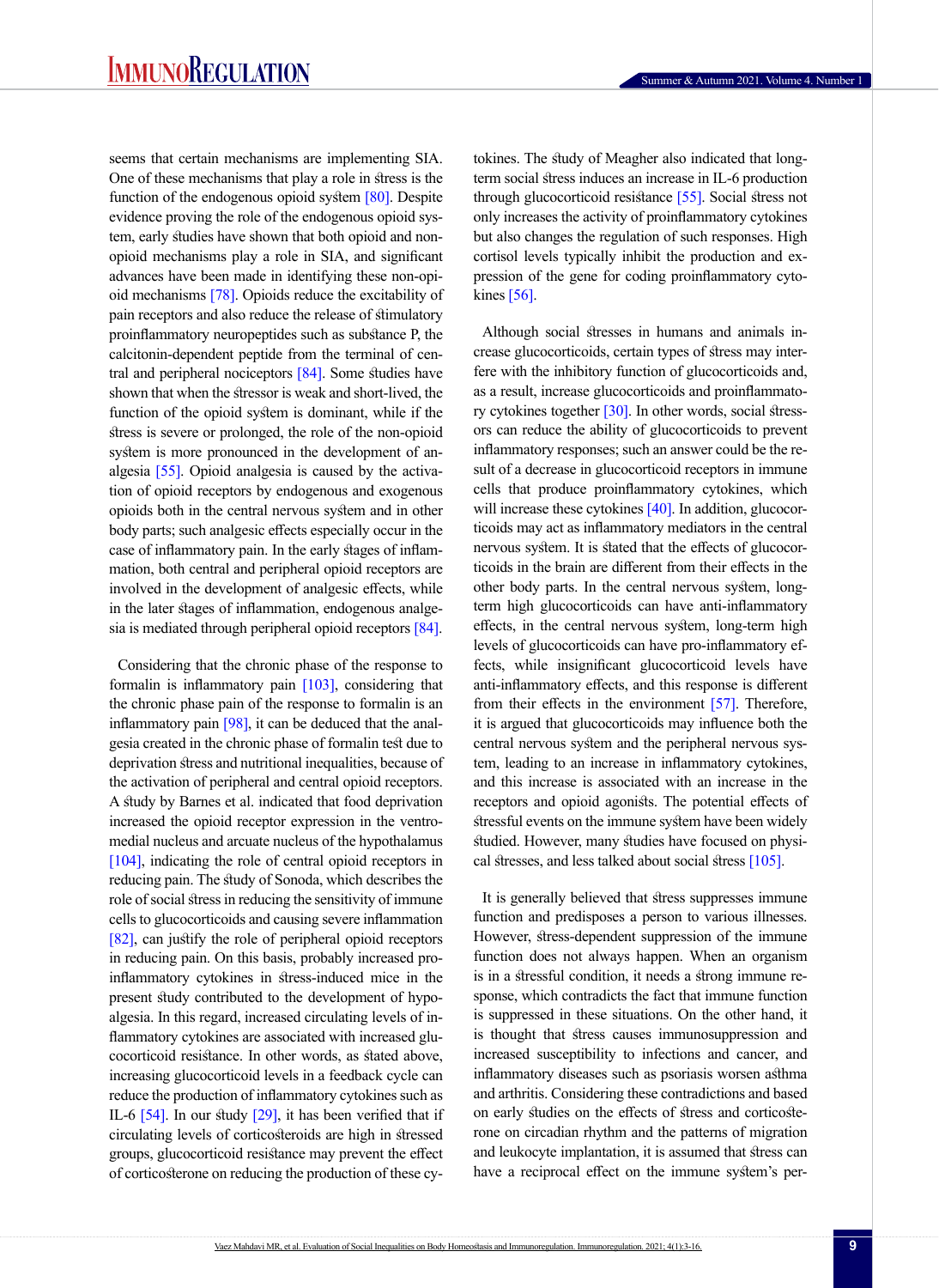formance. Accordingly, under some conditions, stress increases and, in some others, suppresses immune function. Firdauss study was found that acute stress reduces the relative levels of B and T cells, as well as natural lethal cells and monocytes in the blood and spleen. In contrast, chronic stress increased the level of T cells in the brachial lymphocyte, and also T and B cells, natural lethal and monocytes in bone marrow [\[44\].](#page-11-5) Considering the patterns of migration and implantation of leukocytes to the spleen, it should be noted that, in contrast to acute stress, chronic stress, or glucocorticoid treatment increases the accumulation of leukocytes in the spleen. The spleen, with large amounts of corticosteroid-binding globulin, plays an important role in buffering leukocytes from high levels of stress hormones. Various mechanisms that can contribute to increasing the immune function under stress are not known, just as the unknown mechanisms associated with suppression of immunity in chronic stress [\[43\]](#page-11-6).

Despite the adaptability of the stress response, chronic stress can be pathogenic. It is believed that chronic stress leads to adrenal evacuation from epinephrine and glucocorticoids. Accordingly, stimulating the immune system in response to stress over a short period results in immunosuppression and low resistance to illness. An initial study that emphasized the relationship between stress and the immune system was posed by Hansley and stated that chronic stress leads to immunosuppression, especially inherent immunity [\[106\]](#page-13-5). The effects of chronic social stress on rats were investigated in the Klein study. In this study, it was found that despite enlargement of the adrenal gland and increasing corticosterone levels, the activity of NK cells and the response of lymphocytes to mitogen did not change, indicating that increased levels of corticosterone due to social stress of the immune system was not affected  $[107]$ . However, in some studies, it has been proven that social stress causes splenomegaly and changes the phenotype and function of the immune cells derived from the spleen. This stress increases the number of CD11B+ cells in the spleen and effectively led to glucocorticoid resistance in mononuclear cells. In addition, splenocytes secreted high levels of proinflammatory cytokines, such as IL-6 and TNF-α, in the presence of LPS  $[40]$ . As previously mentioned in our study, the social stresses of food inequality and roommate change were higher in the vital activity of the spleen lymphocytes than in the control group of female mice in response to ConA mitogen. In addition, the level of proinflammatory cytokines in the serum of stressed groups in male and female rats was higher than that in the control group. It has been shown that severe stress disrupts the anti-inflammatory function of glucocorticoid hormones. Previous studies have shown that repeated and prolonged social stress reduces the glucocorticoid sensitivity of immune cells and increases inflammation [\[108\].](#page-13-7) For example, splenocytes of mice that were repeatedly exposed to a stressful agent showed more vital activity in the presence of corticosterone. In addition, the proinflammatory cytokines produced from the cell culture of lymphocytes in these mice were more than control groups [109]. Reduced glucocorticoid response of the spleen was observed only in the presence of the mitogenic stimulus, while cells that did not stimulate with stimulus did not differ from the control group [\[110\]](#page-13-8). Studies using social stress have shown that the effect of these stressors on the number of lymphocytes in the mice and rats depends on the patterns of migration and altered implantation of leukocytes in lymphoid and skin organs [109]. accordingly, the above-mentioned social stresses increase the vital activity of the lymphocytes of the spleen by creating glucocorticoid resistance in the spleen lymphocytes [\[55\].](#page-11-2) In general, exposure to social conditions of poverty and inequality, and not roommate change, leads to chronic SIA. At the same time, all stresses lead to reduced vital activity of the peritoneal macrophages, increase the vital activity of the spleen lymphocytes and create a proinflammatory stress design [\[29\].](#page-10-5)

Recent research in the field of justice in health emphasizes the effects of stressful social conditions on the health level. It seems that the stressful nature of social exposures can cause hyperalgesia and analgesia in humans and rodents and can also affect the immune response. Stress through proinflammatory cytokines has led to the release of endogenous opioid peptides and thus reduced chronic pain response in subordinate mice, but, despite the increased production of these cytokines, chronic pain response in dominant mice has been increased.

## **2. Conclusion**

Inequality in health and its multiple aspects is an essential part of social injustice. Several studies have shown that the mental and physical health of individuals in adulthood is not a phenomenon independent of childhood. For this reason, those with a lower socioeconomic level in society have higher mortality and lower life expectancy. Accordingly, justice in health is one of today's most important challenges in health. Recent studies have shown that injustice is more deadly than most of today's known dangerous illnesses. The advances of the present century have led to a widening of the class gap and the intensification of injustice among the social strata. At the same time, it has been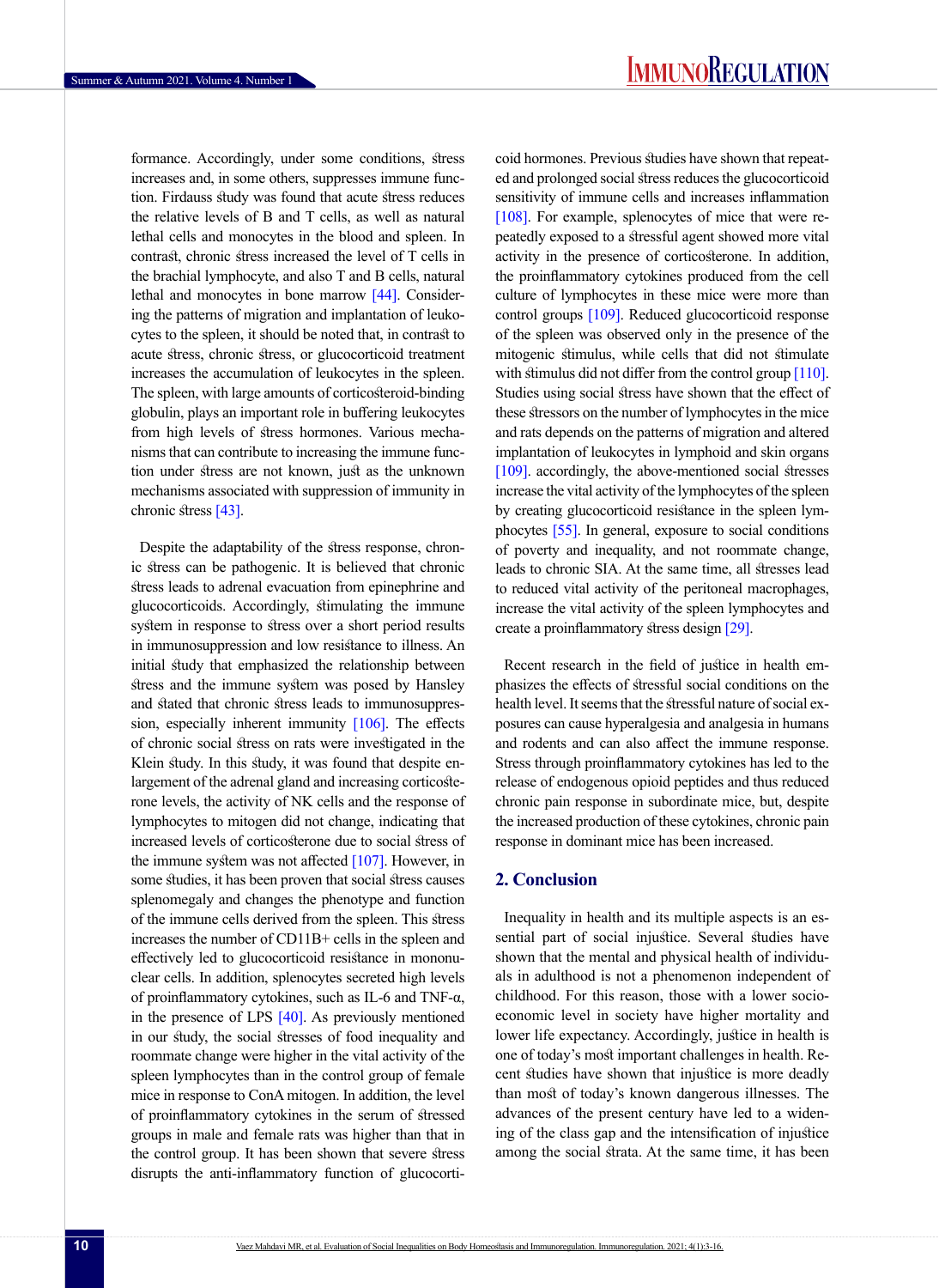proven that the feeling of injustice has a devastating effect on the soul and body of the community.

Recent research in the field of justice in health emphasizes the effects of stressful social conditions on the health level. Recent research in justice in health emphasizes that repeated exposure to social stressors will have adverse outcomes on the health level. A person's social class has a lot of effects on his stress level so that exposure to the same situation has different effects on the animals based on their social class. Changes in social status significantly affect the emotional-behavioral and physiological responses of individuals in different species. Several structures have been proposed to explain the relationship between the socioeconomic status of individuals and their health. One of these issues, which has been specially considered in recent years, is the biological effects of chronic social stress. The different socioeconomic conditions, the feeling of inequality, and the lack of justice and instability in the social situation create a level of sustained chronic stress in the body. Unlike acute stresses that its biological effects end with the stressful condition, in chronic stress, the organism confronts with long-term levels of hormone disturbances and stress mediators, which also have biological effects. Accordingly, the search for long-term biological effects of chronic stress on organs of the body as a link between socioeconomic status and health is the subject of modern research. People with lower socioeconomic status have reported more exposure to stressful life events. Compared to those with a more favorable socioeconomic status, people without power and adequate resources to respond to stress and adapt to them report more stressful events in their lives.

Studies have shown that the social environment with inequality has left persistent biological effects in different organs. The emergence of reactive oxygen species due to oxidative stress has been suggested as a basis for explaining the mechanisms of biological and tissue damage caused by social inequalities.

Among the biological effects of inequalities is the accumulation of lipofuscin lesions in various organs such as the brain, heart, and liver as an aging factor. Studies have shown that the effect of food deprivation on the amount of lipofuscin in the brain has increased. So that the increase in the rate of formation of lipofuscin over time potentially reduces the cell's potential for survival. Therefore, one of the leading indicators of the aging of accumulation of pigmentary granules of lipofuscin is considered. Food deprivation enhances the oxidative stress factors, such as lipid peroxidases and hydrogen

peroxide, in brain tissue and reduces the antioxidant properties of glutathione, Superoxide Dismutase (SOD), and vitamin E.

Inequity in food intake and social instability has led to increased lipofuscin accumulation (as an indicator of oxidative stress and premature aging) in the hippocampal pyramidal cells, thus increasing the probability of their apoptotic death.

Cardiovascular problems are the first and most important cause of death and illness in advanced societies and some developing countries. Among the biological effects of inequalities is heart disease. As coronary artery atherosclerosis is increased in groups that are under stress inequality, and the presence of lipofuscin pigments in the heart suggests oxidative stress and aging. Also, in the brown atrophy of heart, the presence of these granules is clearly seen with high levels.

Stress in all periods of life can threaten an individual's health, but there are periods in life that are considered sensitive and critical periods. The period of intrauterine life is among the most sensitive ones. Much evidence suggests that disease and health talent are determined by the dynamic interaction between genetics and the environment, especially in the prenatal period and the beginning of life. The stresses and the challenging conditions of the environment within the uterus and the period of onset of growth induce long-term changes in the nervous system of the individual, which can remain even until the end of their life.

Food deprivation with exposure has led to an increase in testicular tissue cell death. Regarding the effect of melatonin on deprivation conditions with inequality and decreasing cell death, oxidative stress mechanisms have been implicated in the stress of "food deprivation with inequality." Also, oxidative stress, by affecting the DNA of sperm, affects ovum growth and development, leading to ovum cell failure or abortion.

Deprivation stress and food inequality can cause anxiety and depression in rats that are under stress, and treatment with oxytocin can reduce the anxiety and depressive behaviors by inhibiting the activity of the vital pathway of HPA. As a result, it has anti-anxiety and depression properties. Also, leptin in chronic stress as a regulator of the pathway of HPA through its receptors in the hypothalamus and the hippocampus can inhibit and regulate the activity of the stress pathway. Exposure to long-term stress leads to shrinking the hippocampus, which is the main focus of memory in the brain.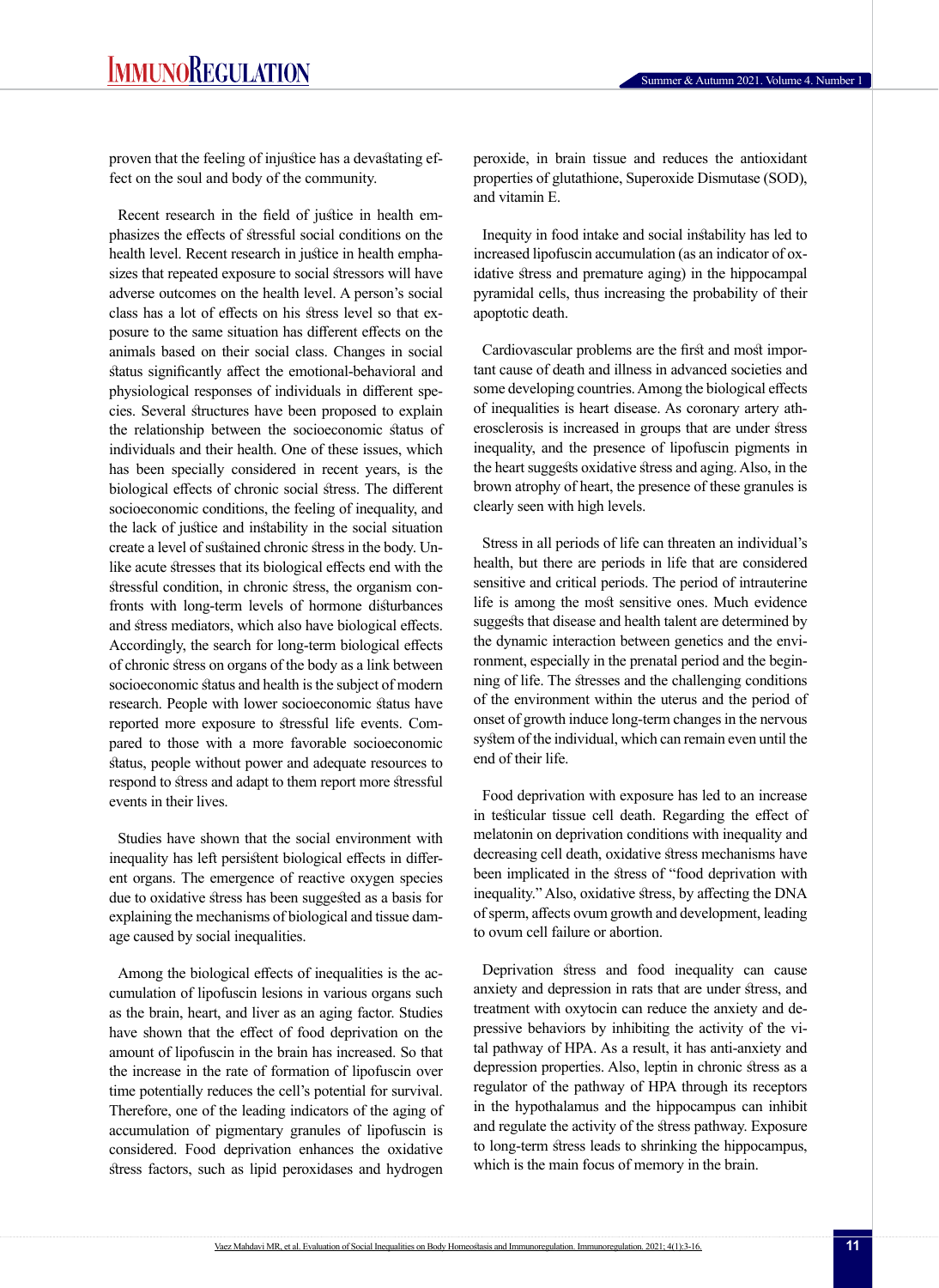The stress of inequality (social subordinate) leads to hypoalgesia, which is associated with activating the peripheral and central opioid receptors through proinflammatory cytokines. Also, stress can cause hyperalgesia, depending on the type of stressor and its severity and duration. The invasive and dominant behavior causes an 80% reduction of serotonin relative to its basal levels in the prefrontal cortex of male rats. Studies on chronic stress show that stress causes hyperalgesia more than hypoalgesia.

Stress has a reciprocal effect on the function of the immune system. Severe stress disrupts the anti-inflammatory function of glucocorticoid hormones. It is generally believed that stress suppresses immune function and predisposes a person to various illnesses. However, stress-dependent suppression of the immune function does not always happen. It seems that when an organism is in a stress condition, it needs a strong immune response, which is contradictory to the fact that immune function is suppressed in these situations. On the other hand, it is thought that stress causes immunosuppression and increased susceptibility to infections and cancer, and inflammatory diseases such as psoriasis worsen asthma and arthritis.

# **Ethical Considerations**

#### **Compliance with ethical guidelines**

All ethical principles were considered in this article.

#### **Funding**

This research did not receive any specific grant from funding agencies in the public, commercial, or not profit sectors.

### **Authors' contributions**

All authors equally contributed to preparing this article.

#### **Conflicts of interest**

The authors declared no conflict of interest

#### **References**

[1] Adams JM, White M. Biological ageing: A fundamental, biological link between socio-economic status and health? European Journal of Public Health. 2004; 14(3):331-4. [[DOI:10.1093/eurpub/14.3.331](https://doi.org/10.1093/eurpub/14.3.331)] [\[PMID\]](https://www.ncbi.nlm.nih.gov/pubmed/15369043)

- [2] Wilkinson RG, Pickett KE. Income inequality and socioeconomic gradients in mortality. American Journal of Public Health. 2008; 98(4):699-704. [\[DOI:10.2105/](https://doi.org/10.2105/AJPH.2007.109637) [AJPH.2007.109637\]](https://doi.org/10.2105/AJPH.2007.109637) [[PMID](https://www.ncbi.nlm.nih.gov/pubmed/17901426)] [\[PMCID](http://www.ncbi.nlm.nih.gov/pmc/articles/PMC2376999)]
- [3] Goldman N. Social inequalities in health: Disentangling the underlying mechanisms. Paper presented at: Conference Proceedings of the seminar on Demography and Epidemiology: Frontiers in Population Health and Aging, Georgetown University. 9-10 February 2001; Washington D.C., USA. [htt](https://www.rand.org/content/dam/rand/www/external/labor/aging/rsi/Goldman-socineq.rand-aging.pdf)[ps://www.rand.org/content/dam/rand/www/external/](https://www.rand.org/content/dam/rand/www/external/labor/aging/rsi/Goldman-socineq.rand-aging.pdf) [labor/aging/rsi/Goldman-socineq.rand-aging.pdf](https://www.rand.org/content/dam/rand/www/external/labor/aging/rsi/Goldman-socineq.rand-aging.pdf)
- <span id="page-9-1"></span>[4] Heidary F, Vaeze Mahdavi MR, Momeni F, Minaii B, Rogani M, Fallah N, et al. Food inequality negatively impacts cardiac health in rabbits. PloS One. 2008; 3(11):e3705. [\[DOI:10.1371/](https://doi.org/10.1371/journal.pone.0003705) [journal.pone.0003705\]](https://doi.org/10.1371/journal.pone.0003705) [\[PMID](https://www.ncbi.nlm.nih.gov/pubmed/19002245)] [\[PMCID](http://www.ncbi.nlm.nih.gov/pmc/articles/PMC2577296)]
- [5] Moradi F, Vaez Mahdavi MR, Ahmadiani A, Rogani M, Delshad AR, Mojarab Sh, et al. Social instability, food deprivation and food inequality can promote accumulation of lipofuscin and induced apoptosis in hepatocytes. World Applied Sciences Journal. 2012; 20(2):310-8. [https://www.](https://www.idosi.org/wasj/wasj20(2)12/18.pdf) [idosi.org/wasj/wasj20\(2\)12/18.pdf](https://www.idosi.org/wasj/wasj20(2)12/18.pdf)
- <span id="page-9-0"></span>[6] Andre J, Zeau B, Pohl M, Cesselin F, Benoliel JJ, Becker Ch. Involvement of cholecystokininergic systems in anxiety-induced hyperalgesia in male rats: Behavioral and biochemical studies. Journal of Neuroscience. 2005; 25(35):7896-904. [\[DOI:10.1523/JNEUROSCI.0743-05.2005](https://doi.org/10.1523/JNEUROSCI.0743-05.2005)] [\[PMID\]](https://www.ncbi.nlm.nih.gov/pubmed/16135746) [[PMCID\]](http://www.ncbi.nlm.nih.gov/pmc/articles/PMC6725462)
- [7] Sarikhani F, translator. [Poverty, health and development (Persian)]. Tehran: Pejvak Keyvan; 2005. pp. 67-73. [http://](http://opac.nlai.ir/opac-prod/bibliographic/749419) [opac.nlai.ir/opac-prod/bibliographic/749419](http://opac.nlai.ir/opac-prod/bibliographic/749419)
- [8] Seeman T, Epel E, Gruenewald T, Karlamangla A, McEwen BS. Socio-economic differentials in peripheral biology: Cumulative allostatic load. Annals of the New York Academy of Sciences. 2010; 1186(1):223-39. [\[DOI:10.1111/j.1749-](https://doi.org/10.1111/j.1749-6632.2009.05341.x) [6632.2009.05341.x](https://doi.org/10.1111/j.1749-6632.2009.05341.x)] [\[PMID\]](https://www.ncbi.nlm.nih.gov/pubmed/20201875)
- [9] Tabibi SJ. [The structure of management in the health system of Iran from the perspective of justice (Persian)]. Social Security Journal. 2007; 9(1):81-106. [http://qjo.ssor.ir/arti](http://qjo.ssor.ir/article_61260.html)[cle\\_61260.html](http://qjo.ssor.ir/article_61260.html)
- [10] Checkley S. The neuroendocrinology of depression and chronic stress. British Medical Bulletin. 1996; 52(3):597-617. [\[DOI:10.1093/oxfordjournals.bmb.a011570](https://doi.org/10.1093/oxfordjournals.bmb.a011570)] [\[PMID\]](https://www.ncbi.nlm.nih.gov/pubmed/8949260)
- [11] Eskandari Sedighi Gh, Riazi GH, Vaez Mahdavi MR, Cheraghi T, Atarod D, Rafiei Sh. Chronic, long-term social stress can cause decreased microtubule protein network activity and dynamics in cerebral cortex of male wistar rats. Journal of Molecular Neuroscience. 2015; 55(3):579-86. [\[DOI:10.1007/s12031-014-0394-4](https://doi.org/10.1007/s12031-014-0394-4)] [\[PMID\]](https://www.ncbi.nlm.nih.gov/pubmed/25106479)
- [12] Pittman QJ. A neuro‐endocrine‐immune symphony. Journal of Neuroendocrinology. 2011; 23(12):1296-7. [\[DOI:10.1111/j.1365-2826.2011.02176.x](https://doi.org/10.1111/j.1365-2826.2011.02176.x)] [\[PMID\]](https://www.ncbi.nlm.nih.gov/pubmed/22092721)
- [13] Yang HP, Wang L, Han L, Wang SC. Nonsocial functions of hypothalamic oxytocin. International Scholarly Research Notices. 2013; 2013:179272. [[DOI:10.1155/2013/179272\]](https://doi.org/10.1155/2013/179272) [\[PMID](https://www.ncbi.nlm.nih.gov/pubmed/24967304)] [\[PMCID](http://www.ncbi.nlm.nih.gov/pmc/articles/PMC4045544)]
- [14] López JF, Akil H, Watson SJ. Neural circuits mediating stress. Biological Psychiatry. 1999; 46(11):1461-71. [\[DOI:10.1016/S0006-3223\(99\)00266-8](https://doi.org/10.1016/S0006-3223(99)00266-8)]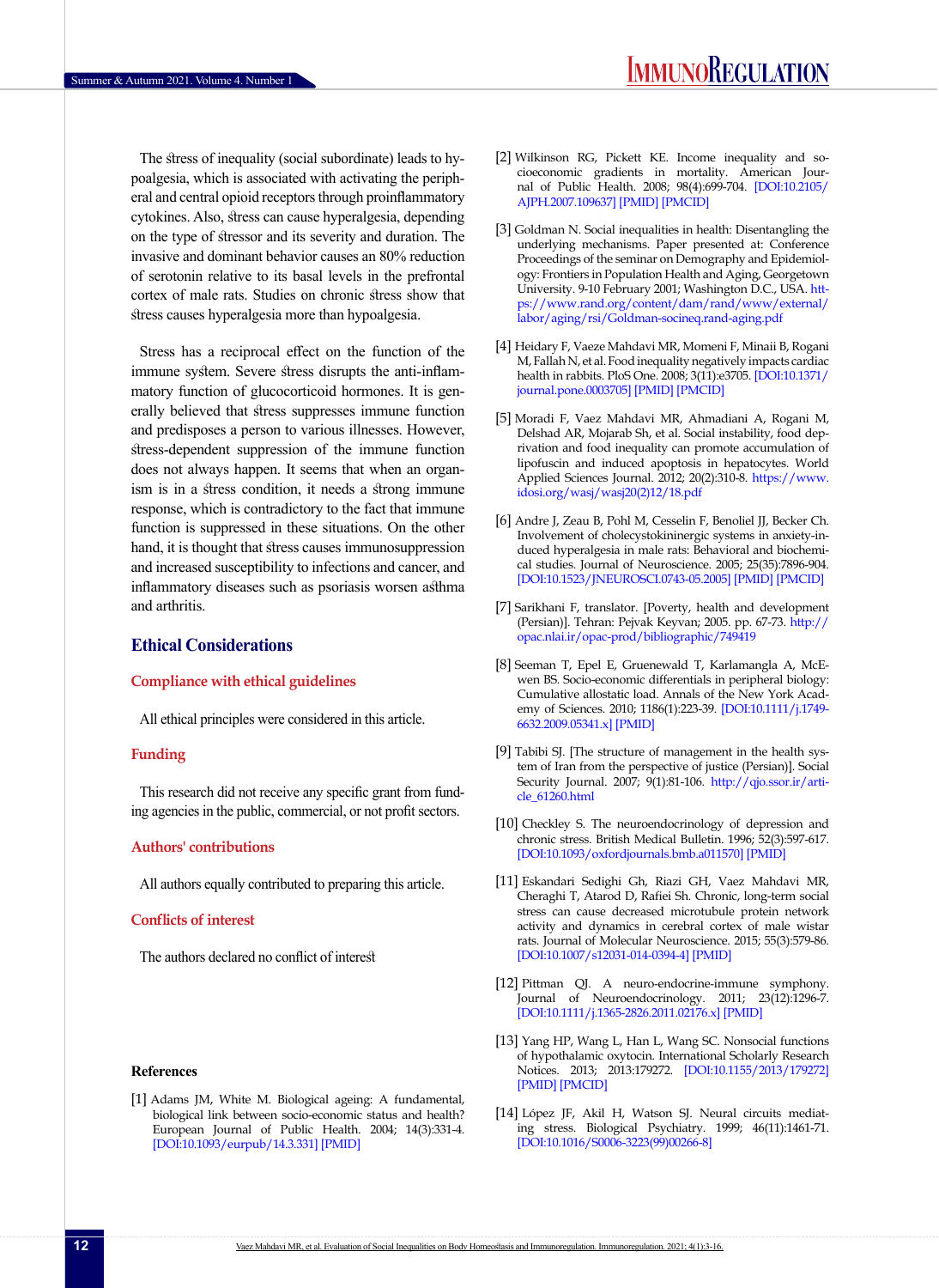- <span id="page-10-0"></span>[15] Shah PJ, Ebmeier KP, Glabus MF, Goodwin GM. Cortical grey matter reductions associated with treatment-resistant chronic unipolar depression: Controlled magnetic resonance imaging study. The British Journal of Psychiatry. 1998; 172(6):527-32. [\[DOI:10.1192/bjp.172.6.527](https://doi.org/10.1192/bjp.172.6.527)] [\[PMID\]](https://www.ncbi.nlm.nih.gov/pubmed/9828995)
- [16] Sheline YI, Wang PW, Gado MH, Csernansky JG, Vannier MW. Hippocampal atrophy in recurrent major depression. Proceedings of the National Academy of Sciences of the United States of America. 1996; 93(9):3908-13. [\[DOI:10.1073/](https://doi.org/10.1073/pnas.93.9.3908) [pnas.93.9.3908\]](https://doi.org/10.1073/pnas.93.9.3908) [[PMID](https://www.ncbi.nlm.nih.gov/pubmed/8632988)] [\[PMCID](http://www.ncbi.nlm.nih.gov/pmc/articles/PMC39458)]
- [17] Brosnan SF. Nonhuman species' reactions to inequity and their implications for fairness. Social Justice Research. 2006; 19(2):153-85. [https://link.springer.com/article/10.1007/](https://link.springer.com/article/10.1007/PL00022136) [PL00022136](https://link.springer.com/article/10.1007/PL00022136)
- [18] Heidary R, Heidary F, Vaez Mahdavi MR, Rahimi A, Gharebaghi R. Potential negative impacts of social inequality on visual health: The possible pathophysiology mechanisms. Medical Hypothesis, Discovery & Innovation Ophthalmology Journal. 2012; 1(2):42. [\[PMID\]](https://pubmed.ncbi.nlm.nih.gov/24600619/) [\[PMCID\]](https://www.ncbi.nlm.nih.gov/pmc/articles/PMC3939748/)
- <span id="page-10-4"></span>[19] Mojarab Sh, Vaeze Mahdavi MR, Roghani M, Safarpour AR, Tiraihi T, Faghihzadeh S, et al. Effect of food inequality and unstable social status on myocardial cells of male rabbits. World Applied Sciences Journal. 2010; 8(6):680-6. [https://www.idosi.org/wasj/wasj8\(6\)10/4.pdf](https://www.idosi.org/wasj/wasj8(6)10/4.pdf)
- [20] Vaez Mahdavi MR, Roghani M, Khalili M, Dalir R. The effect of food restriction on learning and memory of male Wistar rats: A behavioral analysis. Basic and Clinical Neuroscience. 2010; 1(2):20-3. [http://bcn.iums.ac.ir/article-](http://bcn.iums.ac.ir/article-1-26-en.html)[1-26-en.html](http://bcn.iums.ac.ir/article-1-26-en.html)
- [21] Mahdi Dust Sh, Vaez Mahdavi MR, Kabudanian Ardestani S, Sedaghat R, Jalilvand F, Khalili M, et al. [Effect of stress due to food deprivation, social inequality and instability on brain (Persian)]. Physiology and Pharmacology. 2013; 16(4):350-9.<http://ppj.phypha.ir/article-1-858-en.pdf>
- [22] Moradi F, Vaez Mahdavi MR, Ahmadiani A, Rogani M, Altiraihi T, Mojarab Sh. Can social instability, food deprivation and food inequality accelerate neuronal aging? Basic and Clinical Neuroscience. 2012; 3(3):38-48. [http://bcn.iums.](http://bcn.iums.ac.ir/article-1-235-en.html) [ac.ir/article-1-235-en.html](http://bcn.iums.ac.ir/article-1-235-en.html)
- [23] Moradi F, Mojarab Sh, Vaez Mahdavi MR, Ahmadiani A, Roghani M, Delshad AR, et al. [The effect of unstable social status, deprivation and inequality in food intake on histopathological changes of hippocampal neurons of Newzealand rabbits (Persian)]. Daneshvar Medicine. 2012; 19(6):13-22. [http://daneshvarmed.shahed.ac.ir/article\\_1498.html](http://daneshvarmed.shahed.ac.ir/article_1498.html)
- [24] Nasiraei-Moghadam Sh, Parivar K, Ahmadiani A, Movahhedin M, Vaez Mahdavi MR. Food deprivation and social inequality may lead to oxidative damage: A study on the preventive role of melatonin in the male rat reproductive system. Reproduction, Fertility and Development. 2015; 28(8):1232-9. [\[DOI:10.1071/RD14432\]](https://doi.org/10.1071/RD14432) [[PMID](https://www.ncbi.nlm.nih.gov/pubmed/25682321)]
- [25] Nasiraei-Moghadam Sh, Parivar K, Ahmadiani A, Movahhedin M, Vaez Mahdavi MR. Protective effect of melatonin against inequality-induced damages on testicular tissue and sperm parameters. International Journal of Fertility & Sterility. 2014; 7(4):313-22. [\[PMID\]](https://pubmed.ncbi.nlm.nih.gov/24520501/) [\[PMCID\]](https://www.ncbi.nlm.nih.gov/pmc/articles/PMC3901188/)
- [26] Nowak JZ, Bienias W. [Age-related acular degeneration (AMD): Etiopathogenesis and therapeutic strategies (Polish)]. Postępy Higieny i Medycyny Doświadczalnej (Online). 2007; 61:83-94. [\[PMID\]](https://pubmed.ncbi.nlm.nih.gov/17369776/)
- <span id="page-10-1"></span>[27] Aghajani M, Vaez Mahdavi MR, Khalili Najafabadi, M, Ghazanfari T. The effect of social stress on chronic pain perception in female and male mice. PLoS One. 2012; 7(10):e47218. [[DOI:10.1371/journal.pone.0047218\]](https://doi.org/10.1371/journal.pone.0047218) [\[PMID\]](https://www.ncbi.nlm.nih.gov/pubmed/23082150) [\[PMCID](http://www.ncbi.nlm.nih.gov/pmc/articles/PMC3474835)]
- [28] Aghajani M, Vaez Mahdavi MR, Khalili Najafabadi M, Ghazanfari T, Azimi A, Arbab Soleymani S, et al. Effects of dominant/ subordinate social status on formalin-induced pain and changes in serum proinflammatory cytokine concentrations in mice. PloS One. 2013; 8(11):e80650. [\[DOI:10.1371/journal.pone.0080650\]](https://doi.org/10.1371/journal.pone.0080650) [\[PMID\]](https://www.ncbi.nlm.nih.gov/pubmed/24278302) [\[PMCID\]](http://www.ncbi.nlm.nih.gov/pmc/articles/PMC3835427)
- <span id="page-10-5"></span>[29] Aghajani M, Vaez Mahdavi MR, Ghazanfari T, Khalili M, Azimi A, Arbab Soleymani S, et al. [Effects of social stress on pain behavior, immune cells and serum concentrations of TNF-α, Interleukin-1 and Interleukin-6 in female mice (Persian)]. Physiology and Pharmacology. 2012; 15(4):545-61. [http://ppj.phypha.ir/](http://ppj.phypha.ir/article-1-762-en.html) [article-1-762-en.html](http://ppj.phypha.ir/article-1-762-en.html)
- <span id="page-10-2"></span>[30] Sapolsky RM. The influence of social hierarchy on primate health. Science. 2005; 308(5722):648-52. [\[DOI:10.1126/sci](https://doi.org/10.1126/science.1106477)[ence.1106477](https://doi.org/10.1126/science.1106477)] [\[PMID\]](https://www.ncbi.nlm.nih.gov/pubmed/15860617)
- [31] Brosnan SF, de Waal FBM. Monkeys reject unequal pay. Nature. 2003; 425(6955):297-9. [[DOI:10.1038/nature01963\]](https://doi.org/10.1038/nature01963) [\[PMID\]](https://www.ncbi.nlm.nih.gov/pubmed/13679918)
- [32] Shively CA, Clarkson TB. Social status and coronary artery atherosclerosis in female monkeys. Arteriosclerosis and Thrombosis: A Journal of Vascular Biology. 1994; 14(5):721-6. [\[DOI:10.1161/01.ATV.14.5.721\]](https://doi.org/10.1161/01.ATV.14.5.721) [\[PMID](https://www.ncbi.nlm.nih.gov/pubmed/8172850)]
- [33] McCabe PM, Gonzales JA, Zaias J, Szeto A, Kumar M, Herron AJ, et al. Social environment influences the progression of atherosclerosis in the Watanabe heritable hyperlipidemic rabbit. Circulation. 2002; 105(3):354-9. [\[DOI:10.1161/hc0302.102144\]](https://doi.org/10.1161/hc0302.102144) [\[PMID\]](https://www.ncbi.nlm.nih.gov/pubmed/11804992)
- [34] Audet MC, Jacobson-Pick Sh, Wann BP, Anisman H. Social defeat promotes specific cytokine variations within the prefrontal cortex upon subsequent aggressive or endotoxin challenges. Brain, Behavior, and Immunity. 2011; 25(6):1197-205. [\[DOI:10.1016/j.bbi.2011.03.010](https://doi.org/10.1016/j.bbi.2011.03.010)] [[PMID](https://www.ncbi.nlm.nih.gov/pubmed/21435391)]
- <span id="page-10-3"></span>[35] Azpiroz A, Garmendia L, Fano E, Sanchez-Martin JR. Relations between aggressive behavior, immune activity, and disease susceptibility. Aggression and Violent Behavior. 2003; 8(4):433-53. [\[DOI:10.1016/S1359-1789\(02\)00066-6](https://doi.org/10.1016/S1359-1789(02)00066-6)]
- [36] Biondi M. Effects of stress on immune functions: An overview. Psychoneuroimmunology. 2001; 2:189-226. [https://ci.nii.ac.jp/](https://ci.nii.ac.jp/naid/10020487781/) [naid/10020487781/](https://ci.nii.ac.jp/naid/10020487781/)
- [37] Rabin BS. Stress, immune function, and health: The connection. Hoboken, NJ: Wiley-Liss; 1999. [https://books.google.com/](https://books.google.com/books?id=GNtqAAAAMAAJ&dq) [books?id=GNtqAAAAMAAJ&dq](https://books.google.com/books?id=GNtqAAAAMAAJ&dq)
- [38] Petitto JM, Gariepy JL, Gendreau PL, Rodriguiz R, Lewis MH, Lysle DT. Differences in NK cell function in mice bred for high and low aggression: Genetic linkage between complex behavioral and immunological traits? Brain, Behavior, and Immunity. 1999; 13(2):175-86. [\[DOI:10.1006/brbi.1998.0539](https://doi.org/10.1006/brbi.1998.0539)] [\[PMID](https://www.ncbi.nlm.nih.gov/pubmed/10373280)]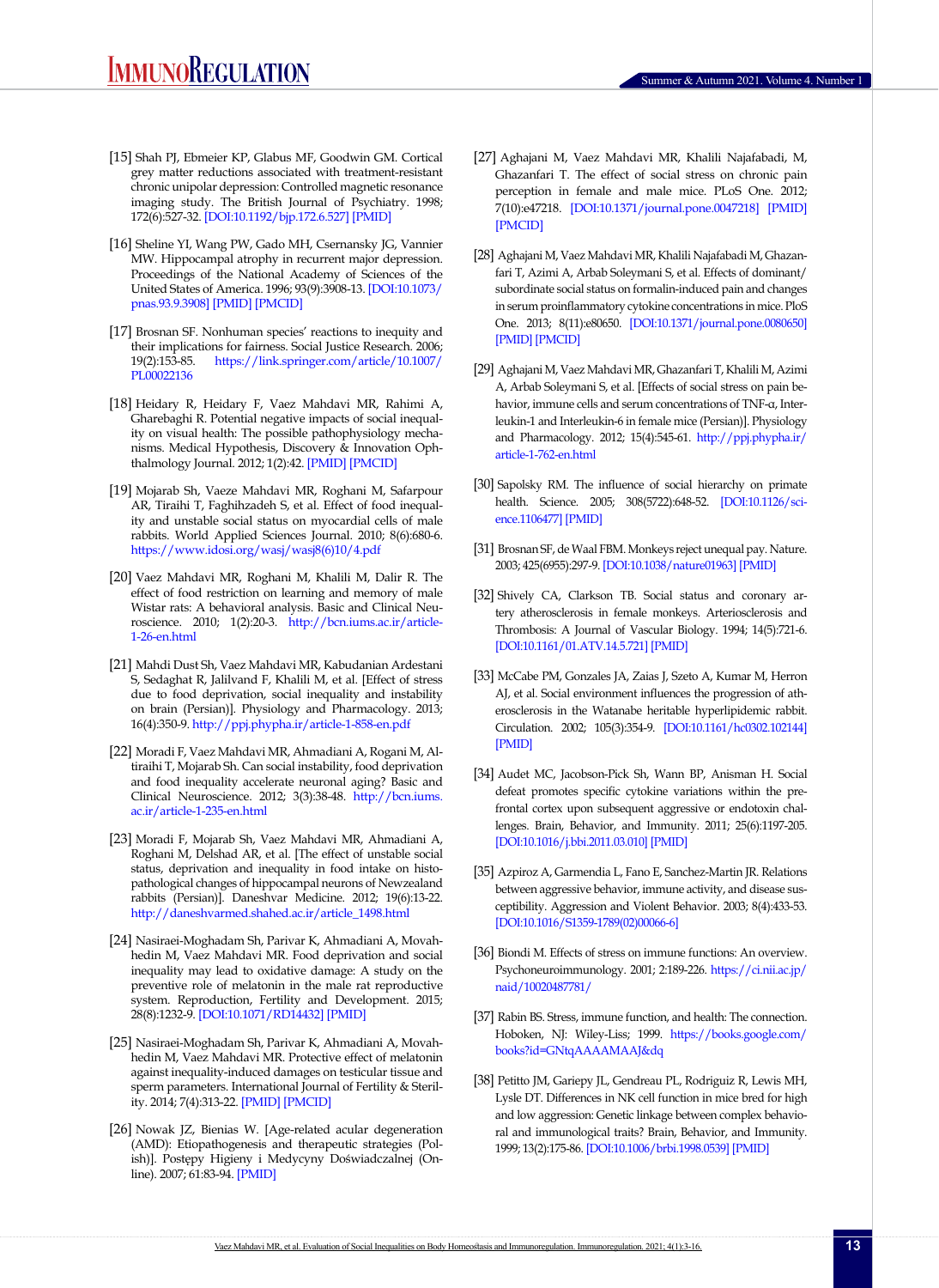- <span id="page-11-4"></span>[39] Avitsur R, Kavelaars A, Heijnen C, Sheridan JF. Social stress and the regulation of tumor necrosis factor-α secretion. Brain, Behavior, and Immunity. 2005; 19(4):311-7. [\[DOI:10.1016/j.](https://doi.org/10.1016/j.bbi.2004.09.005) [bbi.2004.09.005\]](https://doi.org/10.1016/j.bbi.2004.09.005) [\[PMID\]](https://www.ncbi.nlm.nih.gov/pubmed/15944070)
- <span id="page-11-0"></span>[40] Avitsur R, Padgett DA, Sheridan JF. Social interactions, stress, and immunity. Neurologic Clinics. 2006; 24(3):483-91. [[DOI:10.1016/j.ncl.2006.03.005](https://doi.org/10.1016/j.ncl.2006.03.005)] [[PMID](https://www.ncbi.nlm.nih.gov/pubmed/16877119)]
- [41] Stark JL, Avitsur R, Padgett DA, Campbell KA, Beck FM, Sheridan JF. Social stress induces glucocorticoid resistance in macrophages. American Journal of Physiology-Regulatory, Integrative and Comparative Physiology. 2001; 280(6):R1799-805. [[DOI:10.1152/ajpregu.2001.280.6.R1799](https://doi.org/10.1152/ajpregu.2001.280.6.R1799)] [[PMID](https://www.ncbi.nlm.nih.gov/pubmed/11353685)]
- <span id="page-11-1"></span>[42] Kiecolt-Glaser JK, Preacher KJ, MacCallum RC, Atkinson C, Malarkey WB, Glaser R. Chronic stress and age-related increases in the proinflammatory cytokine IL-6. Proceedings of the national Academy of Sciences of the United States of America. 2003; 100(15):9090-5. [\[DOI:10.1073/](https://doi.org/10.1073/pnas.1531903100) [pnas.1531903100](https://doi.org/10.1073/pnas.1531903100)] [\[PMID](https://www.ncbi.nlm.nih.gov/pubmed/12840146)] [\[PMCID](http://www.ncbi.nlm.nih.gov/pmc/articles/PMC166443)]
- <span id="page-11-6"></span>[43] Dhabhar FS. Enhancing versus suppressive effects of stress on immune function: Implications for immunoprotection and immunopathology. Neuroimmunomodulation. 2009; 16(5):300-17. [\[DOI:10.1159/000216188\]](https://doi.org/10.1159/000216188) [[PMID](https://www.ncbi.nlm.nih.gov/pubmed/19571591)] [\[PMCID\]](http://www.ncbi.nlm.nih.gov/pmc/articles/PMC2790771)
- <span id="page-11-5"></span>[44] Dhabhar FS. Effects of stress on immune function: The good, the bad, and the beautiful. Immunologic Research. 2014; 58(2-3):193-210. [\[DOI:10.1007/s12026-014-8517-0\]](https://doi.org/10.1007/s12026-014-8517-0) [[PMID](https://www.ncbi.nlm.nih.gov/pubmed/24798553)]
- [45] Renard GM, Suárez MM, Levin GM, Rivarola MA. Sex differences in rats: Effects of chronic stress on sympathetic system and anxiety. Physiology & Behavior. 2005; 85(3):363-9. [[DOI:10.1016/j.physbeh.2005.05.003](https://doi.org/10.1016/j.physbeh.2005.05.003)] [\[PMID\]](https://www.ncbi.nlm.nih.gov/pubmed/15939444)
- [46] Bailey MT, Kierstein S, Sharma S, Spaits M, Kinsey SG, Tliba O, et al. Social stress enhances allergen-induced airway inflammation in mice and inhibits corticosteroid responsiveness of cytokine production. The Journal of Immunology. 2009; 182(12):7888-96. [\[DOI:10.4049/jimmunol.0800891](https://doi.org/10.4049/jimmunol.0800891)] [[PMID](https://www.ncbi.nlm.nih.gov/pubmed/19494313)] [\[PMCID\]](http://www.ncbi.nlm.nih.gov/pmc/articles/PMC2767120)
- [47] Dhabhar FS. A hassle a day may keep the pathogens away: The fight-or-flight stress response and the augmentation of immune function. Integrative and Comparative Biology. 2009; 49(3):215-36. [\[DOI:10.1093/icb/icp045](https://doi.org/10.1093/icb/icp045)] [\[PMID\]](https://www.ncbi.nlm.nih.gov/pubmed/21665815)
- [48] Hu D, Wan L, Chen M, Caudle Y, LeSage G, Li Q, et al. Essential role of IL-10/STAT3 in chronic stress-induced immune suppression. Brain, Behavior, and Immunity. 2014; 36:118-27. [\[DOI:10.1016/j.bbi.2013.10.016\]](https://doi.org/10.1016/j.bbi.2013.10.016) [\[PMID\]](https://www.ncbi.nlm.nih.gov/pubmed/24513872) [[PMCID\]](http://www.ncbi.nlm.nih.gov/pmc/articles/PMC3943824)
- [49] Silberman DM, Ayelli-Edgar V, Zorrilla-Zubilete M, Zieher LM, Genaro AM. Impaired T-cell dependent humoral response and its relationship with T lymphocyte sensitivity to stress hormones in a chronic mild stress model of depression. Brain, Behavior, and Immunity. 2004; 18(1):81-90. [[DOI:10.1016/S0889-1591\(03\)00109-0](https://doi.org/10.1016/S0889-1591(03)00109-0)]
- [50] You Z, Luo Ch, Zhang W, Chen Y, He J, Zhao Q, et al. Proand anti-inflammatory cytokines expression in rat's brain and spleen exposed to chronic mild stress: Involvement in depression. Behavioural Brain Research. 2011; 225(1):135-41. [[DOI:10.1016/j.bbr.2011.07.006\]](https://doi.org/10.1016/j.bbr.2011.07.006) [[PMID](https://www.ncbi.nlm.nih.gov/pubmed/21767575)]
- [51] Goshen I, Kreisel T, Ben-Menachem-Zidon O, Licht T, Weidenfeld J, Ben-Hur T, et al. Brain interleukin-1 mediates

chronic stress-induced depression in mice via adrenocortical activation and hippocampal neurogenesis suppression. Molecular Psychiatry. 2008; 13(7):717-28. [[DOI:10.1038/](https://doi.org/10.1038/sj.mp.4002055) [sj.mp.4002055](https://doi.org/10.1038/sj.mp.4002055)] [\[PMID\]](https://www.ncbi.nlm.nih.gov/pubmed/17700577)

- [52] Tarr AJ, Powell ND, Reader BF, Bhave NS, Roloson AL, Carson 3rd WE, et al. β-Adrenergic receptor mediated increases in activation and function of natural killer cells following repeated social disruption. Brain, Behavior, and Immunity. 2012; 26(8):1226-38. [[DOI:10.1016/j.bbi.2012.07.002](https://doi.org/10.1016/j.bbi.2012.07.002)] [[PMID\]](https://www.ncbi.nlm.nih.gov/pubmed/22796551) [\[PMCID](http://www.ncbi.nlm.nih.gov/pmc/articles/PMC3468689)]
- [53] Diandong H, Feng G, Zaifu L, Helland T, Weixin F, Liping C. Sea buckthorn (Hippophae rhamnoides L.) oil protects against chronic stress-induced inhibitory function of natural killer cells in rats. International Journal of Immunopathology and Pharmacology. 2016; 29(1):76-83. [\[DOI:10.1177/0394632015619939\]](https://doi.org/10.1177/0394632015619939) [[PMID](https://www.ncbi.nlm.nih.gov/pubmed/26684638)] [\[PMCID\]](http://www.ncbi.nlm.nih.gov/pmc/articles/PMC5806740)
- [54] O'connor TM, O'halloran DJ, Shanahan F. The stress response and the hypothalamic‐pituitary‐adrenal axis: From molecule to melancholia. QJM: An International Journal of Medicine. 2000; 93(6):323-33. [\[DOI:10.1093/qjmed/93.6.323\]](https://doi.org/10.1093/qjmed/93.6.323) [\[PMID](https://www.ncbi.nlm.nih.gov/pubmed/10873181)]
- <span id="page-11-2"></span>[55] Meagher MW, Welch CJR. Cytokines mediate the adverse effects of social stress in an animal model of multiple sclerosis. Psychological Science Agenda. 2008; 22(9):1-5. [https://](https://www.researchgate.net/profile/Christabel-Welsh/publication/236584289) [www.researchgate.net/profile/Christabel-Welsh/publica](https://www.researchgate.net/profile/Christabel-Welsh/publication/236584289)[tion/236584289](https://www.researchgate.net/profile/Christabel-Welsh/publication/236584289)
- <span id="page-11-3"></span>[56] Dickerson SS, Gable SL, Irwin MR, Aziz N, Kemeny ME. Social-evaluative threat and proinflammatory cytokine regulation: An experimental laboratory investigation. Psychological Science. 2009; 20(10):1237-44. [\[DOI:10.1111/j.1467-](https://doi.org/10.1111/j.1467-9280.2009.02437.x) [9280.2009.02437.x](https://doi.org/10.1111/j.1467-9280.2009.02437.x)] [\[PMID\]](https://www.ncbi.nlm.nih.gov/pubmed/19754527) [[PMCID\]](http://www.ncbi.nlm.nih.gov/pmc/articles/PMC2761517)
- [57] García-Bueno B, Caso JR, Leza JC. Stress as a neuroinflammatory condition in brain: Damaging and protective mechanisms. Neuroscience & Biobehavioral Reviews. 2008; 32(6):1136-51. [[DOI:10.1016/j.neubiorev.2008.04.001\]](https://doi.org/10.1016/j.neubiorev.2008.04.001) [\[PMID](https://www.ncbi.nlm.nih.gov/pubmed/18468686)]
- [58] Missig G, Ayers LW, Schulkin J, Rosen JB. Oxytocin reduces background anxiety in a fear-potentiated startle paradigm. Neuropsychopharmacology. 2010; 35(13):2607-16. [\[DOI:10.1038/npp.2010.155\]](https://doi.org/10.1038/npp.2010.155) [[PMID](https://www.ncbi.nlm.nih.gov/pubmed/20844476)] [\[PMCID](http://www.ncbi.nlm.nih.gov/pmc/articles/PMC3055566)]
- [59] Mantella RC. The role of oxytocin in the stress and anxiety response [PhD. dissertation]. Pittsburgh, PA: University of Pittsburgh; 2004. [http://d-scholarship.pitt.edu/10407/1/](http://d-scholarship.pitt.edu/10407/1/Mantella_Thesis_2004.pdf) [Mantella\\_Thesis\\_2004.pdf](http://d-scholarship.pitt.edu/10407/1/Mantella_Thesis_2004.pdf)
- [60] Peters S, Slattery DA, Uschold-Schmidt N, Reber SO, Neumann ID. Dose-dependent effects of chronic central infusion of oxytocin on anxiety, oxytocin receptor binding and stress-related parameters in mice. Psychoneuroendocrinology. 2014; 42:225-36. [\[DOI:10.1016/j.psyneuen.2014.01.021\]](https://doi.org/10.1016/j.psyneuen.2014.01.021) [\[PMID](https://www.ncbi.nlm.nih.gov/pubmed/24636519)]
- [61] Murgatroyd CA, Hicks-Nelson A, Fink A, Beamer G, Gurel K, Elnady F, et al. Effects of chronic social stress and maternal intranasal oxytocin and vasopressin on offspring interferon-γ and behavior. Frontiers in Endocrinology. 2016; 7:155. [\[DOI:10.3389/fendo.2016.00155](https://doi.org/10.3389/fendo.2016.00155)] [\[PMID\]](https://www.ncbi.nlm.nih.gov/pubmed/28018290) [[PMCID\]](http://www.ncbi.nlm.nih.gov/pmc/articles/PMC5155012)
- [62] Giardino L, Zanni M, Pozza M, Bettelli C, Covelli V. Dopamine receptors in the striatum of rats exposed to repeated restraint stress and alprazolam treatment. European Journal of Pharmacology. 1998; 344(2-3):143-7. [\[DOI:10.1016/S0014-](https://doi.org/10.1016/S0014-2999(97)01608-7) [2999\(97\)01608-7](https://doi.org/10.1016/S0014-2999(97)01608-7)]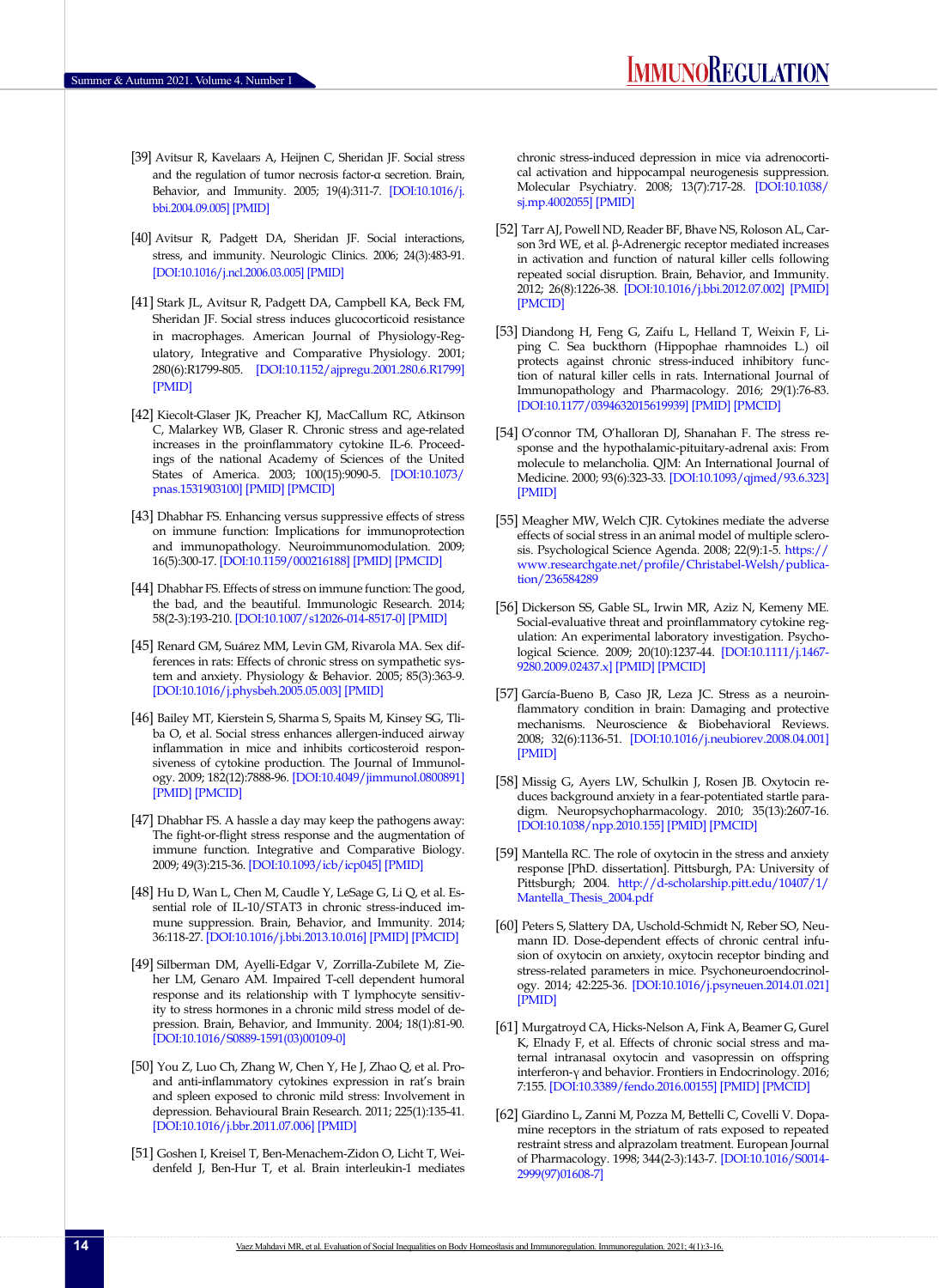- [63] Clodi M, Vila G, Geyeregger R, Riedl M, Stulnig TM, Struck J, et al. Oxytocin alleviates the neuroendocrine and cytokine response to bacterial endotoxin in healthy men. American Journal of Physiology-Endocrinology and Metabolism. 2008; 295(3):E686-91. [\[DOI:10.1152/ajpen](https://doi.org/10.1152/ajpendo.90263.2008)[do.90263.2008](https://doi.org/10.1152/ajpendo.90263.2008)] [\[PMID](https://www.ncbi.nlm.nih.gov/pubmed/18593851)]
- [64] Flak JN. A role for leptin-regulated neurocircuitry in subordination stress. Physiology & Behavior. 2017; 178:144-50. [[DOI:10.1016/j.physbeh.2016.11.019](https://doi.org/10.1016/j.physbeh.2016.11.019)] [\[PMID](https://www.ncbi.nlm.nih.gov/pubmed/27887997)] [\[PMCID\]](http://www.ncbi.nlm.nih.gov/pmc/articles/PMC5440215)
- [65] Aschbacher K, Rodriguez-Fernandez M, van Wietmarschen H, Tomiyama AJ, Jain Sh, Epel E, et al. The hypothalamic-pituitary-adrenal-leptin axis and metabolic health: A systems approach to resilience, robustness and control. Interface Focus. 2014; 4(5):20140020. [[DOI:10.1098/](https://doi.org/10.1098/rsfs.2014.0020) [rsfs.2014.0020\]](https://doi.org/10.1098/rsfs.2014.0020) [[PMID\]](https://www.ncbi.nlm.nih.gov/pubmed/25285198) [[PMCID](http://www.ncbi.nlm.nih.gov/pmc/articles/PMC4142017)]
- [66] Procaccini C, La Rocca C, Carbone F, De Rosa V, Galgani M, Matarese G. Leptin as immune mediator: Interaction between neuroendocrine and immune system. Developmental & Comparative Immunology. 2017; 66:120-9. [[DOI:10.1016/j.dci.2016.06.006\]](https://doi.org/10.1016/j.dci.2016.06.006) [\[PMID](https://www.ncbi.nlm.nih.gov/pubmed/27288847)]
- [67] Tian Zh, Sun R, Wei H, Gao B. Impaired natural killer (NK) cell activity in leptin receptor deficient mice: Leptin as a critical regulator in NK cell development and activation. Biochemical and Biophysical Research Communications. 2002; 298(3):297-302. [\[DOI:10.1016/S0006-291X\(02\)02462-2](https://doi.org/10.1016/S0006-291X(02)02462-2)]
- [68] Zhao Y, Sun R, You L, Gao Ch, Tian Zh. Expression of leptin receptors and response to leptin stimulation of human natural killer cell lines. Biochemical and Biophysical Research Communications. 2003; 300(2):247-52. [[DOI:10.1016/S0006-291X\(02\)02838-3](https://doi.org/10.1016/S0006-291X(02)02838-3)]
- [69] Andalib AR, Rezaie A, Oreizy F, Shafiei K, Baluchi S. A study on stress, depression and NK cytotoxic potential in women with recurrent spontaneous abortion. Iranian Journal of Allergy, Asthma and Immunology. 2006; 5(1):9-16. [\[PMID\]](https://pubmed.ncbi.nlm.nih.gov/17242498/)
- [70] Sharifi A, Mohseni S, Nekoparvar S, Larijani B, Fakhrzadeh H, Oryan S. Effect of caloric restriction on nitric oxide production, ACE activity, and blood pressure regulation in rats. Acta Physiologica Hungarica. 2008; 95(1):55-63. [[DOI:10.1556/APhysiol.95.2008.1.3\]](https://doi.org/10.1556/APhysiol.95.2008.1.3) [[PMID\]](https://www.ncbi.nlm.nih.gov/pubmed/18389998)
- [71] Martenson ME, Cetas JS, Heinricher MM. A possible neural basis for stress-induced hyperalgesia. Pain. 2009; 142(3):236-44. [\[DOI:10.1016/j.pain.2009.01.011](https://doi.org/10.1016/j.pain.2009.01.011)] [\[PMID](https://www.ncbi.nlm.nih.gov/pubmed/19232470)] [[PMCID](http://www.ncbi.nlm.nih.gov/pmc/articles/PMC2676435)]
- <span id="page-12-0"></span>[72] Arregi A, Azpiroz A, Fano E, Garmendia L. Aggressive behavior: Implications of dominance and subordination for the study of mental disorders. Aggression and Violent Behavior. 2006; 11(4):394-413. [[DOI:10.1016/j.](https://doi.org/10.1016/j.avb.2006.01.005) [avb.2006.01.005\]](https://doi.org/10.1016/j.avb.2006.01.005)
- <span id="page-12-1"></span>[73] Ashley PJ, Ringrose S, Edwards KL, Wallington E, Mc-Crohan CR, Sneddon LU. Effect of noxious stimulation upon antipredator responses and dominance status in rainbow trout. Animal Behaviour. 2009; 77(2):403-10. [[DOI:10.1016/j.anbehav.2008.10.015\]](https://doi.org/10.1016/j.anbehav.2008.10.015)
- [74] Fuchs E, Flügge G. Social stress in tree shrews: Effects on physiology, brain function, and behavior of subordinate individuals. Pharmacology Biochemistry and Behavior. 2002; 73(1):247-58. [\[DOI:10.1016/S0091-3057\(02\)00795-5\]](https://doi.org/10.1016/S0091-3057(02)00795-5)
- [75] Marini F, Pozzato Ch, Andreetta V, Jansson B, Arban R, Domenici E, et al. Single exposure to social defeat increases corticotropin-releasing factor and glucocorticoid receptor mRNA expression in rat hippocampus. Brain Research. 2006; 1067(1):25-35. [[DOI:10.1016/j.brainres.2005.10.002\]](https://doi.org/10.1016/j.brainres.2005.10.002) [\[PMID](https://www.ncbi.nlm.nih.gov/pubmed/16360122)]
- [76] Razzoli M, Carboni L, Andreoli M, Ballottari A, Arban R. Different susceptibility to social defeat stress of BalbC and C57BL6/J mice. Behavioural Brain Research. 2011; 216(1):100-8. [\[DOI:10.1016/j.bbr.2010.07.014](https://doi.org/10.1016/j.bbr.2010.07.014)] [\[PMID\]](https://www.ncbi.nlm.nih.gov/pubmed/20654656)
- [77] Langford DJ, Tuttle AH, Briscoe C, Harvey-Lewis C, Baran I, Gleeson P, et al. Varying perceived social threat modulates pain behavior in male mice. The Journal of Pain. 2011; 12(1):125-32. [\[DOI:10.1016/j.jpain.2010.06.003\]](https://doi.org/10.1016/j.jpain.2010.06.003) [\[PMID](https://www.ncbi.nlm.nih.gov/pubmed/20685172)]
- <span id="page-12-2"></span>[78] Ford GK, Finn DP. Clinical correlates of stress-induced analgesia: Evidence from pharmacological studies. Pain. 2008; 140(1):3-7. [\[DOI:10.1016/j.pain.2008.09.023](https://doi.org/10.1016/j.pain.2008.09.023)] [\[PMID\]](https://www.ncbi.nlm.nih.gov/pubmed/18930350)
- [79] Petrovic P, Kalso E, Petersson KM, Andersson J, Fransson P, Ingvar M. A prefrontal non-opioid mechanism in placebo analgesia. Pain. 2010; 150(1):59-65. [[DOI:10.1016/j.](https://doi.org/10.1016/j.pain.2010.03.011) [pain.2010.03.011\]](https://doi.org/10.1016/j.pain.2010.03.011) [[PMID](https://www.ncbi.nlm.nih.gov/pubmed/20399560)]
- <span id="page-12-3"></span>[80] Gomes A. Alterations in hippocampal neurogenesis and pain behavior in mice: An experimental study [Thesis]. Haverford, PA: Haverford College. [https://scholarship.tri](https://scholarship.tricolib.brynmawr.edu/handle/10066/3726)[colib.brynmawr.edu/handle/10066/3726](https://scholarship.tricolib.brynmawr.edu/handle/10066/3726)
- [81] Machelska H, Schopohl JK, Mousa SA, Labuz D, Schäfer M, Stein Ch. Different mechanisms of intrinsic pain inhibition in early and late inflammation. Journal of Neuroimmunology. 2003; 141(1-2):30-9. [[DOI:10.1016/S0165-5728\(03\)00213-3](https://doi.org/10.1016/S0165-5728(03)00213-3)]
- [82] Sonoda J, Chida Y, Sudo N, Kubo C. Social disruption stress exacerbates α-galactosylceramide-induced hepatitis in mice. Neuroimmunomodulation. 2005; 12(6):375-9. [\[DOI:10.1159/000091131\]](https://doi.org/10.1159/000091131) [[PMID](https://www.ncbi.nlm.nih.gov/pubmed/16557038)]
- [83] Bi Sh, Robinson BM, Moran TH. Acute food deprivation and chronic food restriction differentially affect hypothalamic NPY mRNA expression. American Journal of Physiology-Regulatory, Integrative and Comparative Physiology. 2003; 285(5):R1030-6. [\[DOI:10.1152/ajpregu.00734.2002](https://doi.org/10.1152/ajpregu.00734.2002)] [\[PMID\]](https://www.ncbi.nlm.nih.gov/pubmed/12842868)
- <span id="page-12-4"></span>[84] Rittner HL, Machelska H, Stein C. Leukocytes in the regulation of pain and analgesia. Journal of Leukocyte Biology. 2005; 78(6):1215-22. [\[DOI:10.1189/jlb.0405223\]](https://doi.org/10.1189/jlb.0405223) [[PMID](https://www.ncbi.nlm.nih.gov/pubmed/16204636)]
- [85] Imbe H, Iwai-Liao Y, Senba E. Stress-induced hyperalgesia: Animal models and putative mechanisms. Frontiers in Bioscience-Landmark. 2006; 11(3):2179-92. [\[DOI:10.2741/1960\]](https://doi.org/10.2741/1960) [\[PMID\]](https://www.ncbi.nlm.nih.gov/pubmed/16720304)
- [86] van Erp AMM, Miczek KA. Aggressive behavior, increased accumbal dopamine, and decreased cortical serotonin in rats. Journal of Neuroscience. 2000; 20(24):9320-5. [\[DOI:10.1523/](https://doi.org/10.1523/JNEUROSCI.20-24-09320.2000) [JNEUROSCI.20-24-09320.2000\]](https://doi.org/10.1523/JNEUROSCI.20-24-09320.2000) [\[PMID](https://www.ncbi.nlm.nih.gov/pubmed/11125011)] [\[PMCID](http://www.ncbi.nlm.nih.gov/pmc/articles/PMC6773005)]
- [87] Miczek KA, Fish EW, de Bold JF, de Almeida RM. Social and neural determinants of aggressive behavior: Pharmacotherapeutic targets at serotonin, dopamine and γ-aminobutyric acid systems. Psychopharmacology. 2002; 163(3-4):434-58. [\[DOI:10.1007/s00213-002-1139-6](https://doi.org/10.1007/s00213-002-1139-6)] [\[PMID](https://www.ncbi.nlm.nih.gov/pubmed/12373445)]
- [88] Padgett DA, Glaser R. How stress influences the immune response. Trends in Immunology. 2003; 24(8):444-8. [\[DOI:10.1016/S1471-4906\(03\)00173-X](https://doi.org/10.1016/S1471-4906(03)00173-X)]